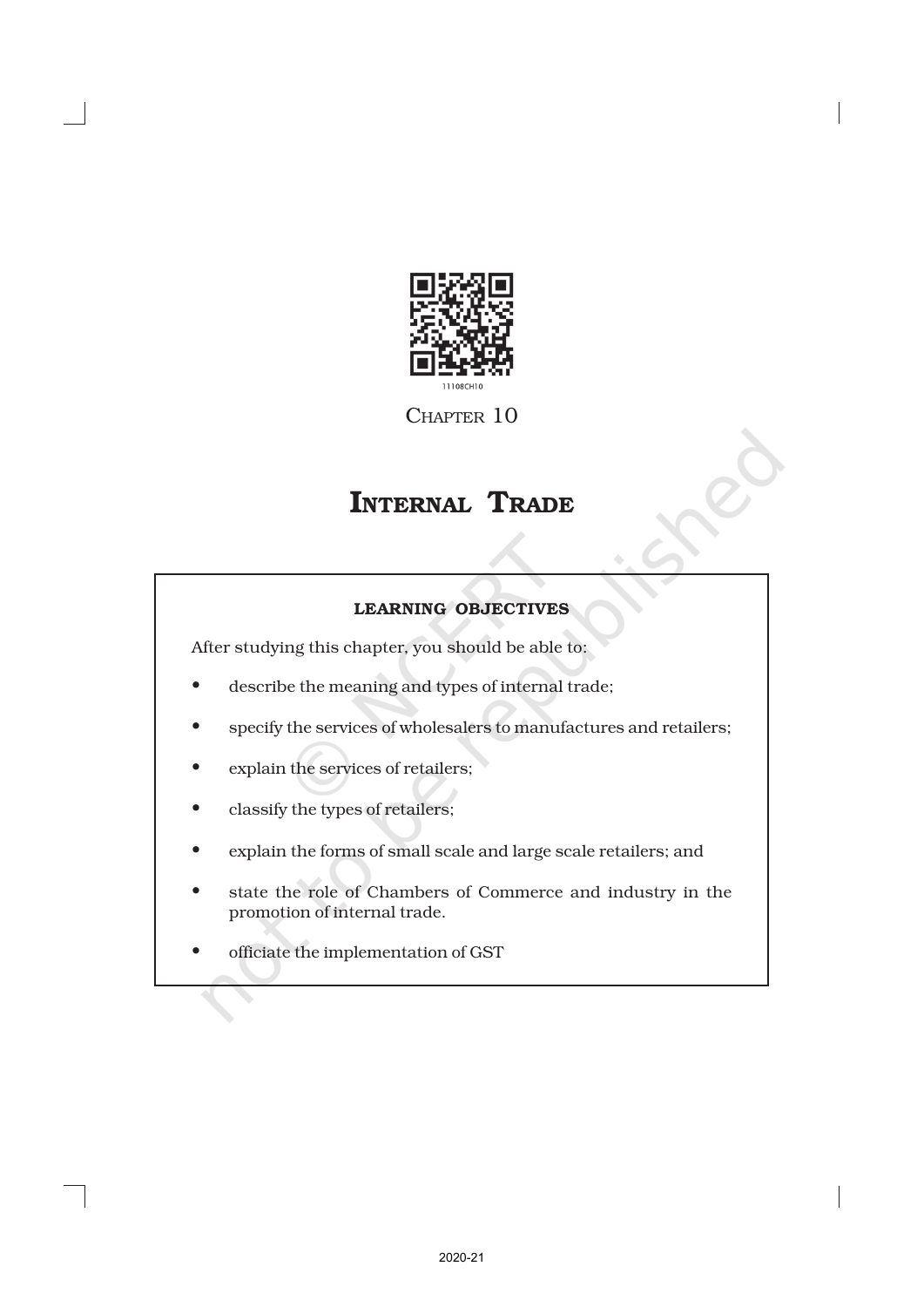Have you ever thought if there were no markets, how products of different manufacturers would reach us? We are all aware of our general provisions store round the corner which is selling items of our daily need. But is that enough? When we need to buy items of a specialised nature, we like to look at bigger markets or shops with variety. Our observation tells us that there are different types of shops selling different items or specialised goods and depending on our requirements we purchase from certain shops or markets. In rural areas, we may have noticed people selling their goods on the streets, these goods may range from vegetables to clothes. This is a completely different scene from what we see in the urban areas. In our country, all kinds of markets co-exist in harmony. With the advent of imported goods and multinational corporations, we have shops selling these products too. In big towns and cities, there are many retail shops selling particular branded products only. Another aspect of all this is, how these products reach the shops from the manufacturers? There must be some middlemen doing this job. Are they really useful or do prices increase because of them?

# 10.1 INTRODUCTION

Trade refers to buying and selling of goods and services with the objective of earning profit. Mankind has been engaged in trading, in some form or the other, since early days of civilisation. The importance of trade in modern times has increased as new products are being developed every day and are being made available for consumption throughout the world. No individual or country can claim to be self-sufficient in producing all the goods and services required by it. Thus, each one is engaged in producing what it is best suited to produce and exchanging the excess produce with others.

On the basis of geographical location of buyers and sellers, trade can broadly be classified into two categories (i) Internal trade; and (ii) External trade. Trade which takes place within a

country is called internal trade. Trade between two or more countries, on the other hand, is called external trade. The present chapter discusses in detail the meaning and nature of internal trade and explains its different types and the role of chambers of commerce in promoting internal trade.

# 10.2 INTERNAL TRADE

Buying and selling of goods and services within the boundaries of a nation are referred to as internal trade. Whether the products are purchased from a neighbourhood shop in a locality or a central market or a departmental store or a mall or even from any doorto-door salesperson or from an exhibition, all these are examples of internal trade as the goods are purchased from an individual or establishment within a country. No custom duty or import duty is levied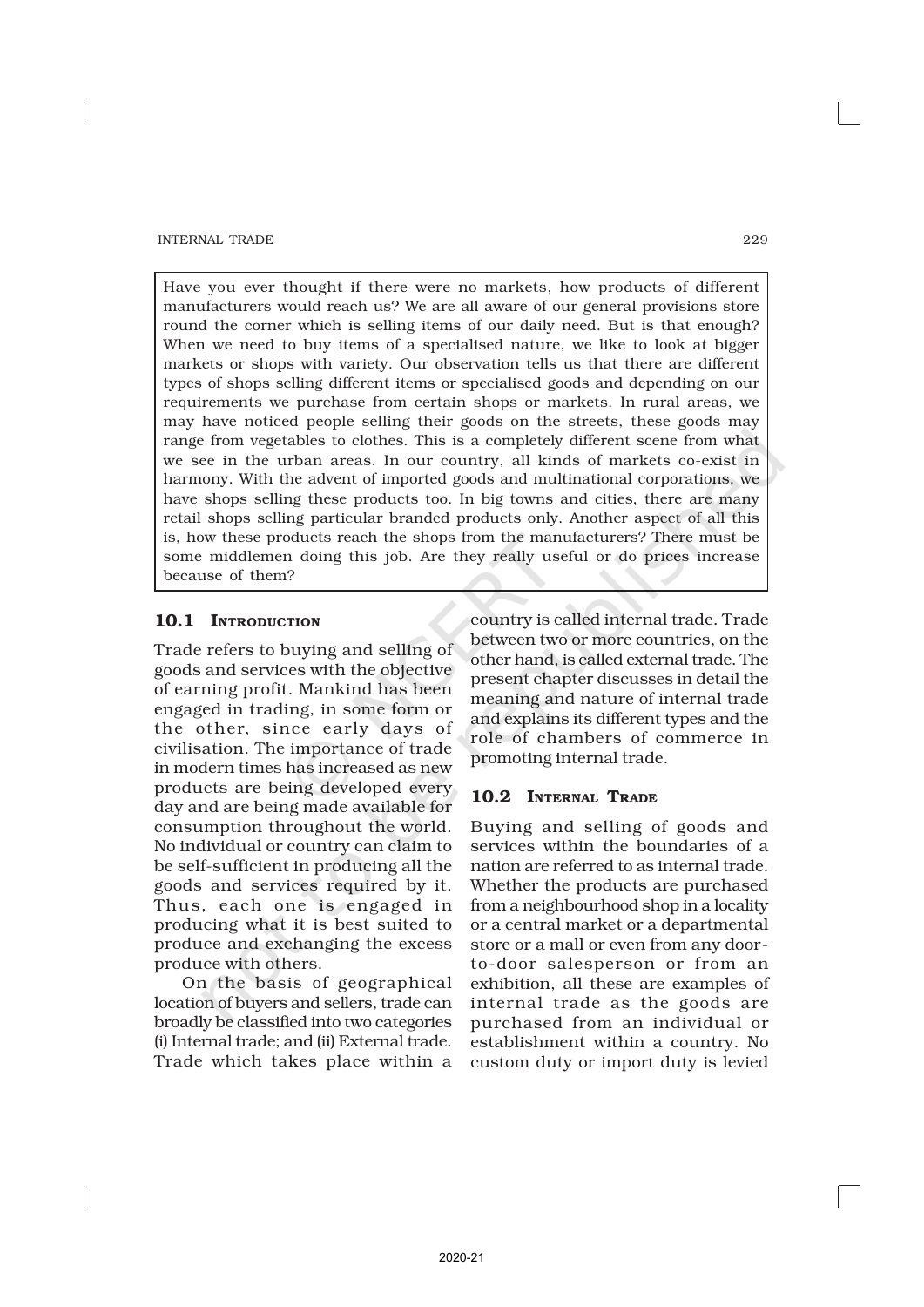on such trade as goods are part of domestic production and are meant for domestic consumption. Generally, payment has to be made in the legal tender of the country or any other acceptable currency.

Internal trade can be classified into two broad categories viz., (i) wholesale trade and (ii) retail trade. Generally, for products, which are to be distributed to a large number of buyers who are located over a wide geographical area, it becomes very difficult for the producers to reach all the consumers or users directly. For example, if vegetable oil or bathing soap or salt produced in a factory in any part of the country are to reach millions of consumers throughout the country, the help of wholesalers and retailers becomes very important. Purchase and sale of goods and services in large quantities for the purpose of resale or intermediate use is referred to as wholesale trade.

On the other hand, purchase and sale of goods in relatively small quantities, generally to the ultimate consumers, is referred to as retail trade. Traders dealing in wholesale trade are called wholesale traders and those dealing in retail trade are called retailers. Both retailers and wholesalers are important marketing intermediaries who perform very useful functions in the process of exchange of goods and services between producers and users or ultimate consumers. Internal trade aims at equitable distribution of goods within a nation speedily and at reasonable cost.

# 10.3 WHOLESALE TRADE

As discussed in the previous section, wholesale trade refers to buying and selling of goods and services in large quantities for the purpose of resale or intermediate use.

Wholesaling is concerned with the activities of those persons or establishments which sell to retailers and other merchants, and/or to industrial, institutional and commercial users but who do not sell in significant amount to ultimate consumers. Wholesalers serve as an important link between manufacturers and retailers. They enable the producers not only to reach large number of buyers spread over a wide geographical area (through retailers), but also to perform a variety of functions in the process of distribution of goods and services. They generally take the title of the goods and bear the business risks by purchasing and selling the goods in their own name. They purchase in bulk and sell in small lots to retailers or industrial users. They undertake various activities such as grading of products, packing into smaller lots, storage, transportation, promotion of goods, collection of market information, collection of small and scattered orders of retailers and distribution of supplies to them. They also relieve the retailers of maintaining large stock of articles and extend credit facilities to them. Most of the functions performed by wholesalers are such which cannot be eliminated. If there are no wholesalers, these functions shall have to be performed either by the manufacturers or the retailers.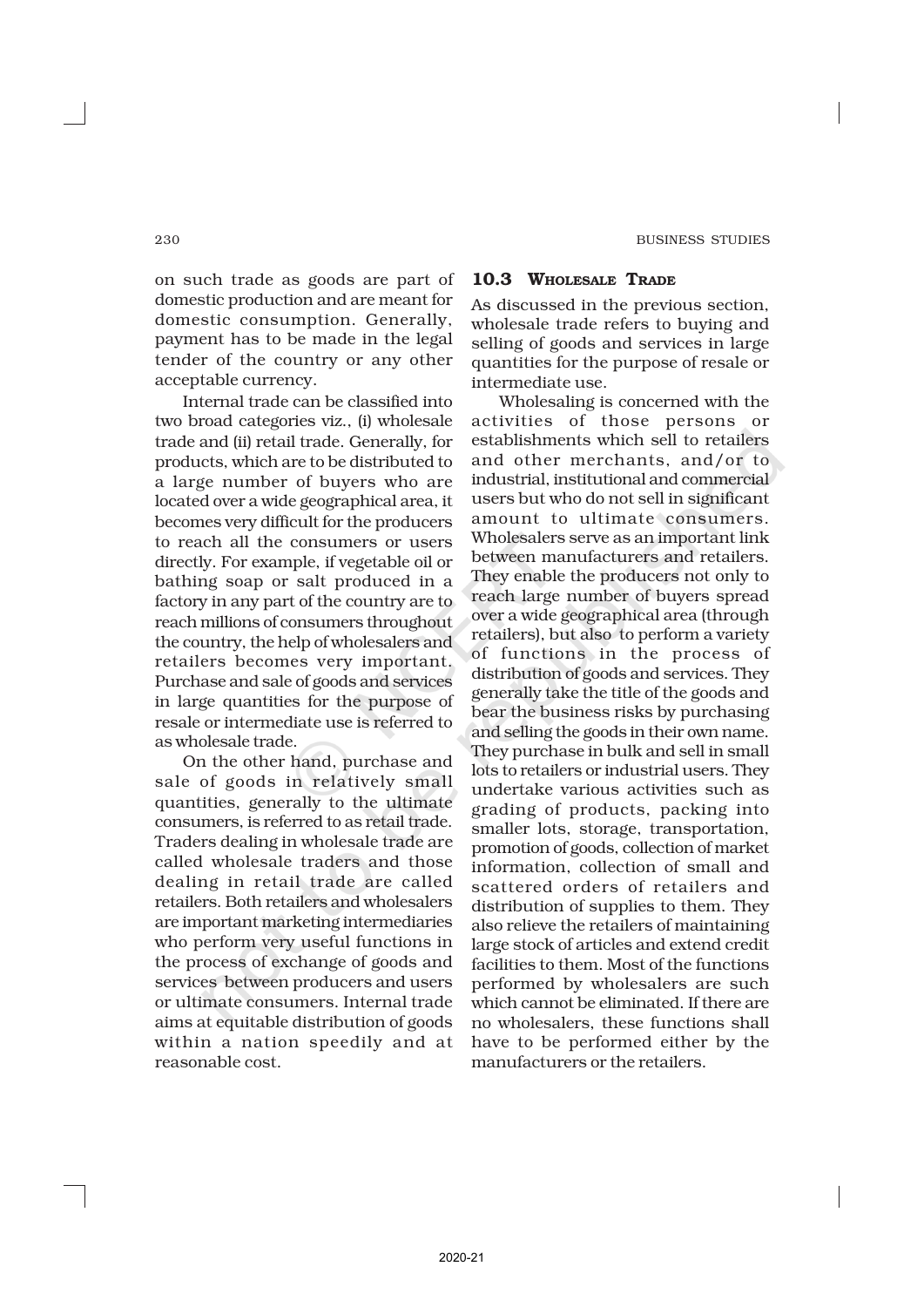# Services of Wholesalers

Wholesalers provide various services to manufacturers as well as retailers and provide immense help in the distribution of goods and services. By making the products available at a place where these are needed and at a time when these are needed for consumption or use, they provide both the time and place utility. The various services of wholesalers to different sections are discussed below:

# 10.3.1 Services to Manufacturers

Major services offered by wholesalers to the producers of goods and services are given as below:

(i) Facilitating large scale production: Wholesalers collect small orders from a number of retailers and pass on the pool of such orders to the manufacturers and make purchases in bulk quantities. This enables the producers to undertake production on a large scale and take advantage of the economies of scale.

(ii) Bearing risk: The wholesale merchants deal in goods in their own name, take delivery of the goods and keep the goods purchased in large lots in their warehouses. In the process, they bear variety of risks such as the risk of fall in prices, theft, pilferage, spoilage, fire, etc. To that extent, they relieve the manufacturers from bearing these risks.

(iii) Financial assistance: The wholesalers provide financial assistance to the manufacturers in the sense that they generally make cash payment for the goods purchased by them. To that extent, the manufacturers need not block their capital in the stocks. Sometimes they also advance money to the producers for bulk orders placed by them.

(iv) Expert advice: As the wholesalers are in direct contact with the retailers, they are in a position to advice the manufacturers about various aspects including customer's tastes and preferences, market conditions, competitive activities and the features preferred by the buyers. They serve as an important source of market information on these and related aspects.

(v) Help in marketing function: The wholesalers take care of the distribution of goods to a number of retailers who, in turn, sell these goods to a large number of customers spread over a large geographical area. This relieves the manufacturers from many of the marketing activities and enable them to concentrate on the production activity.

(vi) Facilitateproduction continuity: The wholesalers facilitate continuity of production activity throughout the year by purchasing the goods as and when these are produced and storing them till the time these are demanded by retailers or consumers in the market.

(vii) Storage: Wholesalers take delivery of goods when these are produced in factory and keep them in their godowns/warehouses. This reduces the burden of manufacturers of providing for storage facilities for the finished products. They thus provide time utility.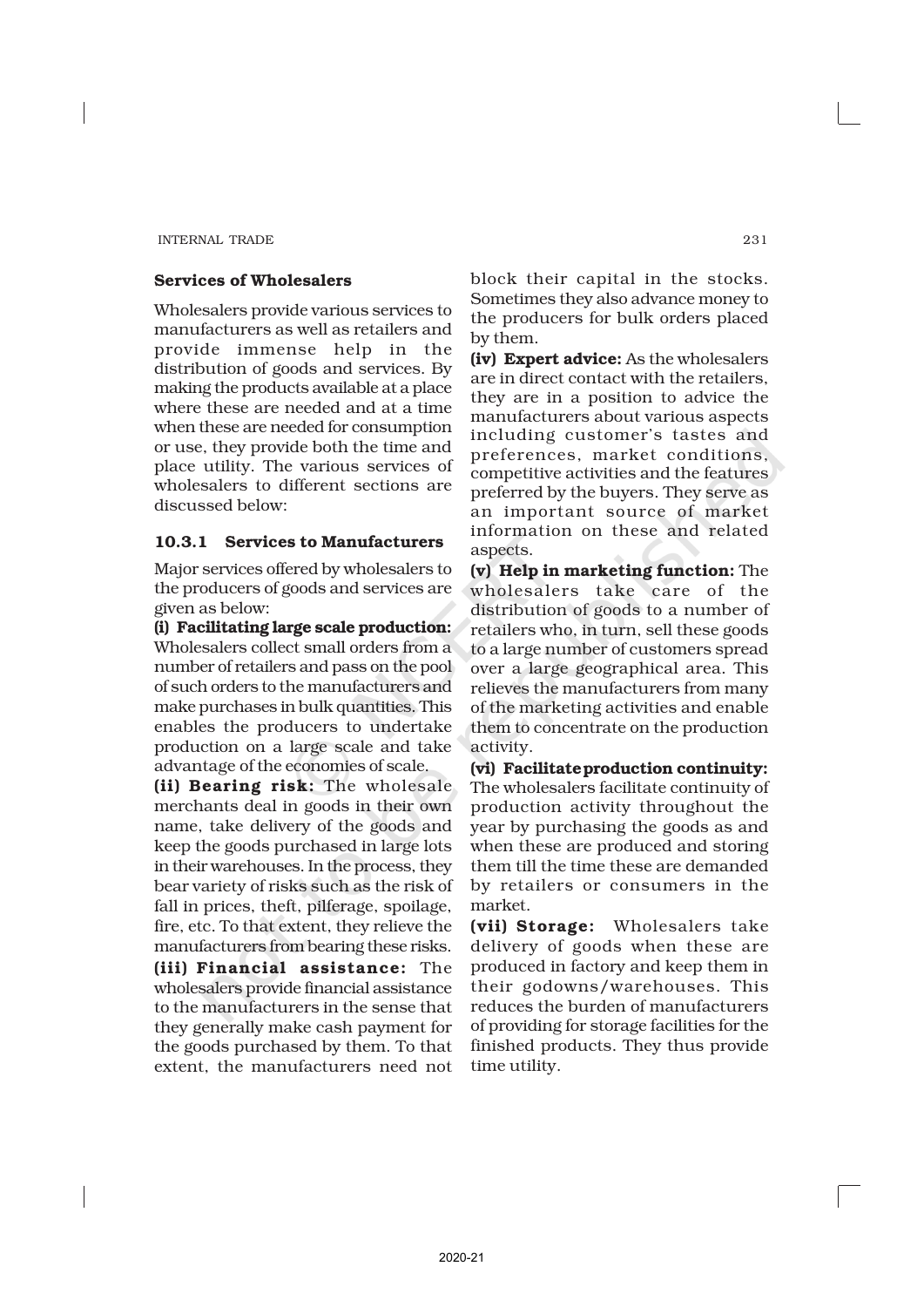#### 10.3.2 Services to Retailers

The important services offered by manufacturers to the retailers are described as below:

(i) Availability of goods: Retailers have to maintain adequate stock of varied commodities so that they can offer variety to their customers. The wholesalers make the products of various manufacturers readily available to the retailers. This relieves the retailers of the work of collecting goods from several producers and keeping big inventory of the same.

(ii) Marketing support: The wholesalers perform various marketing functions and provide support to the retailers. They undertake advertising and other sales promotional activities to induce customers to purchase the goods. The retailers are benefitted as it helps them in increasing the demand for various new products.

(iii) Grant of credit: The wholesalers generally extend credit facilities to their regular customers. This enables the retailers to manage their business with relatively small amount of working capital.

(iv) Specialised knowledge: The wholesalers specialise in one line of products and know the pulse of the market. They pass on the benefit of their specialised knowledge to the retailers. They inform the retailers about the new products, their uses, quality, prices, etc. They may also advise them on the decor of the retail outlet, allocation of shelf space and demonstration of certain products.

(v) Risk sharing: The wholesalers purchase in bulk and sell in relatively small quantities to the retailers. Being able to purchase merchandise in smaller quantities, retailers are in a position to avoid the risk of storage, pilferage, obsolescence, reduction in prices and demand fluctuations in respect of larger quantites of goods that they would have to purchase in case the services of wholesalers are not available.

# 10.4 RETAIL TRADE

A retailer is a business enterprise that is engaged in the sale of goods and services directly to the ultimate consumers. The retailer normally buys goods in large quantities from the wholesalers and sells them in small quantities to the ultimate consumers. The retails represents the final stage in the distribution where goods are transferred from the hands of the manufacturers or wholesalers to the final consumers or users. Retailing is, thus, that branch of business which is devoted to the sale of goods and services to the ultimate consumers for their personal and non-business use.

There may be different ways of selling the goods viz., personally, on telephone, or through vending machines. Also, the products may be sold at different places, viz., in a store, at the customer's house or any other place. Some of the common situations that we encounter in our daily life, for example, are the sale of ball pens or some magic medicine or book of jokes in the roadways buses; the sale of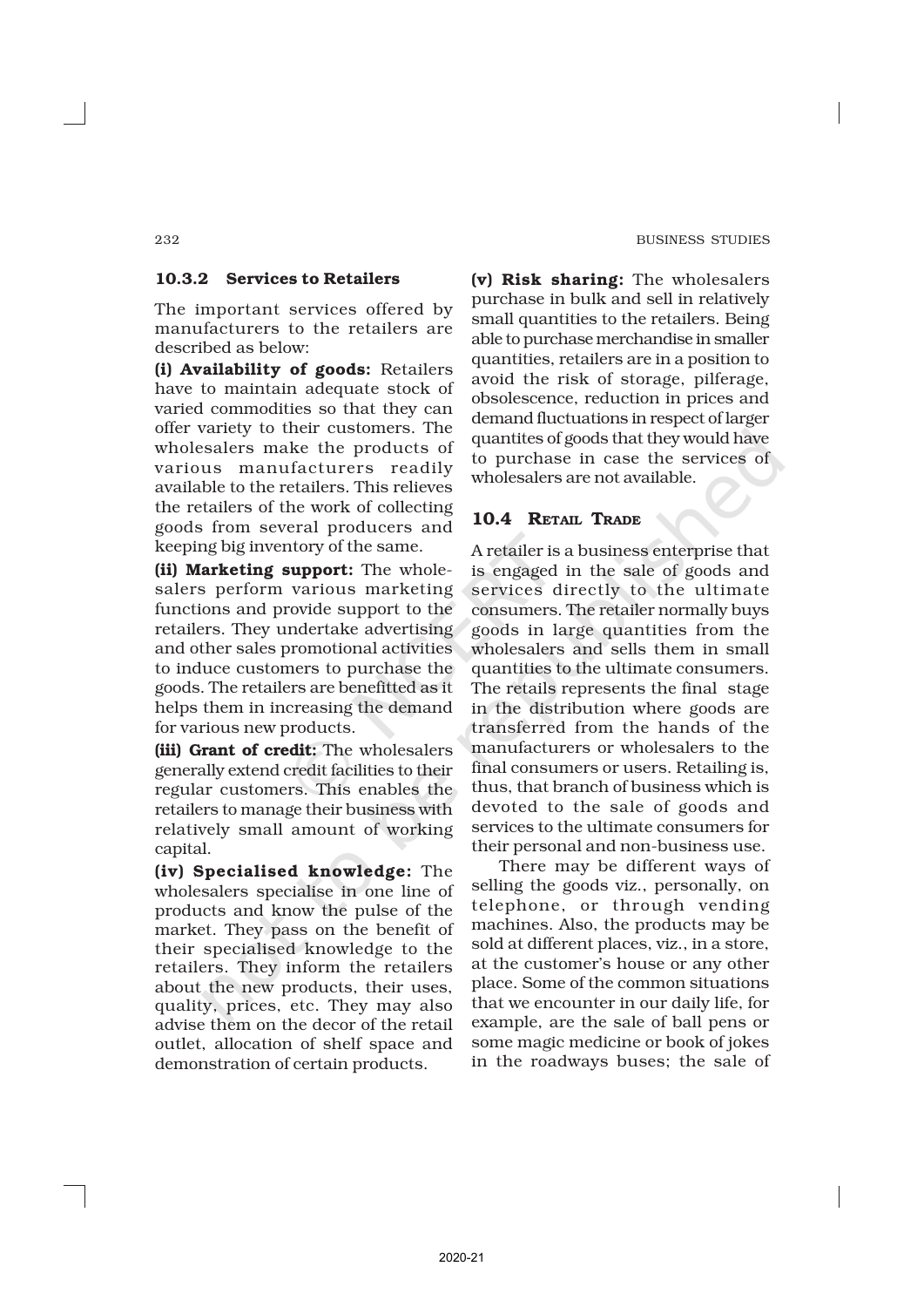cosmetics/detergent powder, on door-todoor sales basis; and the sale of vegetables by the road side by a small farmer. But as long as the goods are sold to ultimate consumers, these will be treated as cases of retail selling. Thus, irrespective of 'how' the products are sold or 'where' the sale is made, if the sales are made directly to the consumers, it will be considered as retailing.

A retailer performs different functions in the distribution of goods and services. He/she purchases a variety of products from the wholesale distributors and others, arranges for proper storage of goods, sells the goods in small quantities, bears business risks, grades the products, collects market information, extends credit to the buyers and promotes the sale of products through displays, participation in various schemes, etc.

# Services of Retailers

Retailers serve as an important link between the producers and final consumers in the distribution of products and services. They provide useful services to the consumers, wholesalers and manufacturers. Some of the important services of retailers are described as below:

#### 10.4.1 Services to Manufacturers and Wholesalers

The invaluable services that the retailers render to the wholesalers and producers are given as here under:

(i) Help in distribution of goods: A retailer's most important service to the wholesalers and manufacturers is to

provide help in the distribution of their products by making these available to the final consumers, who may be scattered over a large geographic area. They thus provide place utility.

(ii) Personal selling: In the process of sale of most consumer goods, some amount of personal selling effort is necessary. By undertaking personal selling efforts, the retailers relieve the producers of this activity and greatly help them in the process of actualising the sale of the products.

(iii) Enabling large-scale operations: On account of retailer's services, the manufacturers and wholesalers are freed from the trouble of making individual sales to consumers in small quantities. This enables them to operate on, at relatively large scale, and thereby fully concentrate on their other activities.

(iv) Collecting market information: As retailers remain in direct and constant touch with the buyers, they serve as an important source of collecting market information about the tastes, preferences and attitudes of customers. Such information is considered very useful in taking important marketing decisions in an organisation.

(v) Help in promotion: From time-to-time, manufacturers and distributors have to carry on various promotional activities in order to increase the sale of their products. For example, they have to advertise their products and offer short-term incentives in the form of coupons, free gifts, sales contests, and so on. Retailers participate in these activities in various ways and,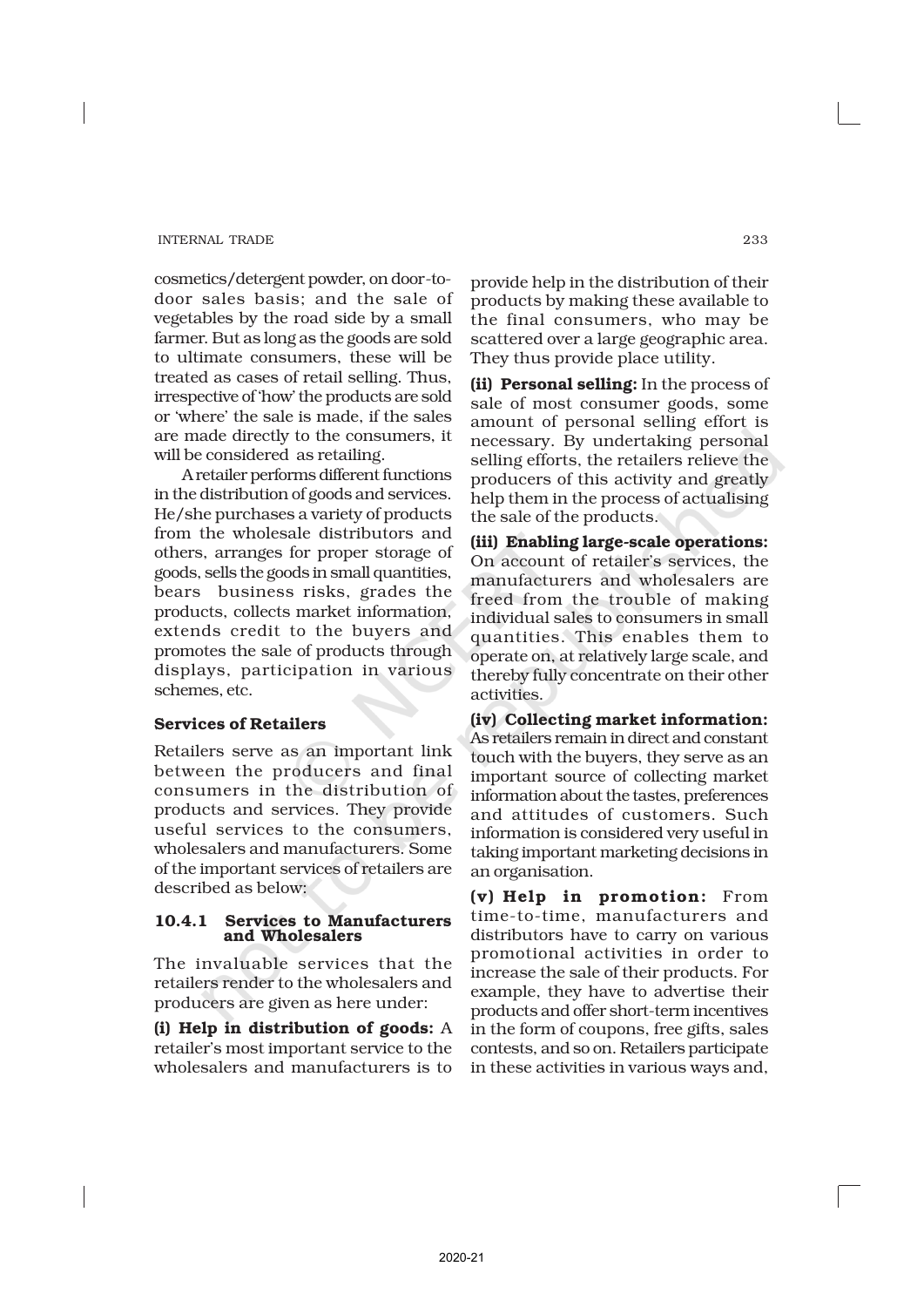thereby, help in promoting the sale of the products.

# 10.4.2 Services to Consumers

Some of the important services of retailers from the point of view of consumers are as follows :

(i) Regular availability of products: The most important service of a retailer to consumers is to maintain regular availability of various products produced by different manufacturers. This enables the buyers to buy products as and when needed.

(ii) New products information: By arranging for effective display of products and through their personal selling efforts, retailers provide important information about the arrival, special features, etc., of new products to the customers. This serves as an important factor in the buying decision making process of the purchase of such goods.

(iii) Convenience in buying: Retailers generally buy goods in large quantities and sell these in small quantities, according to the requirements of their customers. Also, they are normally situated very near to the residential areas and remain open for long hours. This offers great convenience to the customers in buying products of their requirements.

(iv) Wide selection: Retailers generally keep stock of a variety of products of different manufacturers. This enables the consumers to make their choice out of a wide selection of goods.

(v) After-sales services: Retailers provide important after-sales services in the form of home delivery, supply of spare parts and attending to customers. This becomes an important factor in the buyers' decision for repeat purchase of the products.

(vi) Provide credit facilities: The retailers sometimes provide credit facilities to their regular buyers. This enables the latter to increase their level of consumption and, thereby, their standard of living.

#### Terms of Trade

The following are the main terms used in the trade

- 1. Cash on delivery (COD):- It refers to a type of transaction in which payment for goods or services is made at the time of delivery. If the buyer is unable to make payment when the goods or services are delivered then it will be returned to the seller.
- 2. Free on Board or Free on Rail (FoB or FOR):- It rerers to a contract between the seller and the buyer in which all the expenses up to the point of delivery to a carrier (it may be a ship, rail, lorry, etc.) are to be borne by seller.
- **3. Cost, Insurance and Freight (CFF):** It is the price of goods which includes not only the cost of goods but also the insurance and frieght charges payable on goods upto destination port.
- 4. Errors and Omissions Excepted(E&OE):- It refers to that term which is used in trade documents to say that mistakes and things that have been forgotten should be taken into account.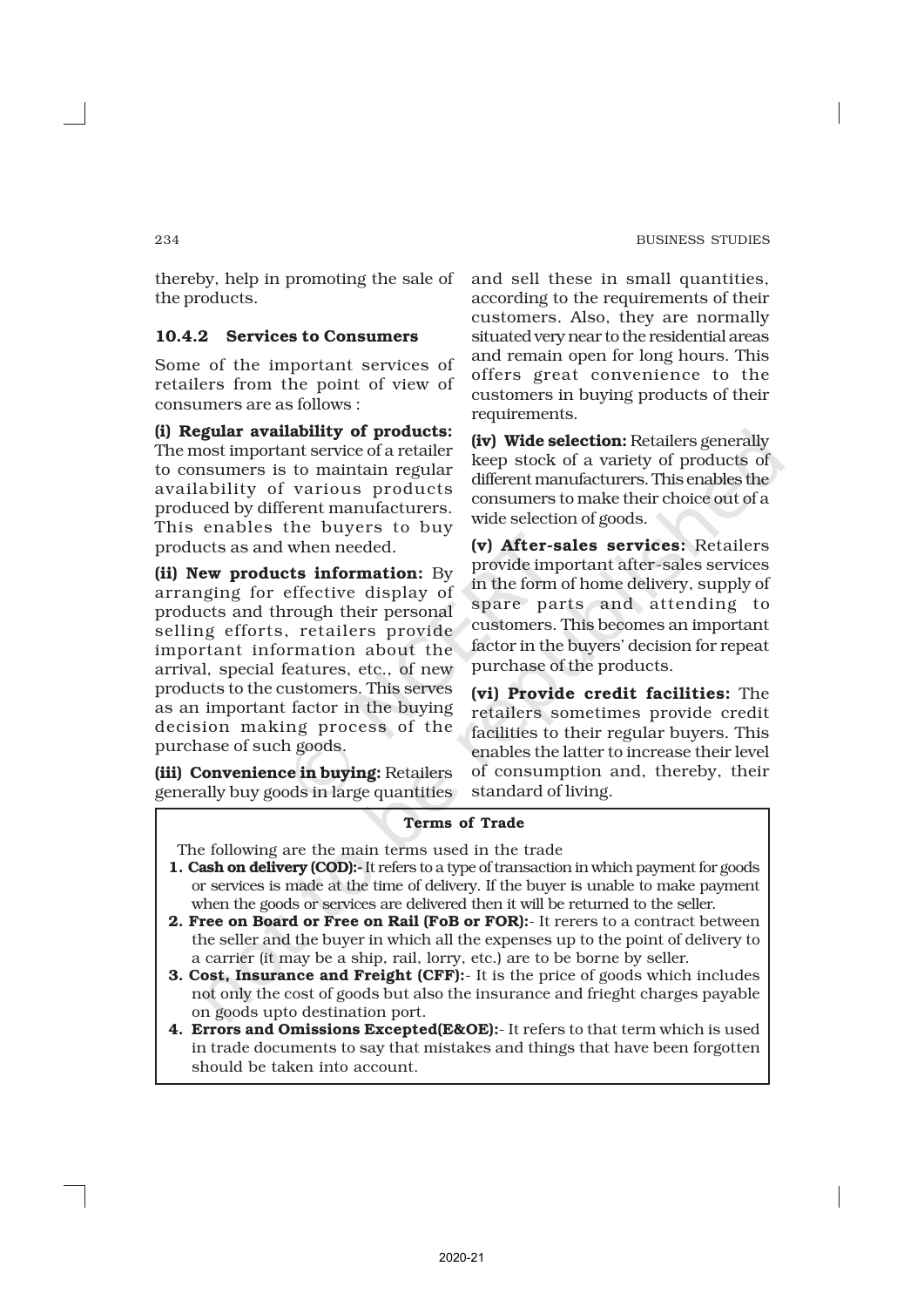# 10.5 TYPES OF RETAILING TRADE

There are many types of retailers in India. For proper understanding, it would be useful, to classify them into certain common categories. Different classifications have been used by experts to categorise retailers into different types. For example, on the basis of 'size of business', they may be categorised into large, medium and small retailers. On the basis of 'type of ownership', they may be categorised into 'sole trader', 'partnership firm', 'cooperative store' and 'company'. Similarly, on the basis of 'merchandise handled', the different classifications may be 'speciality store', 'supermarket' and 'departmental store'. Another common basis of classification is whether or not they have a fixed place of business. On this basis, there are two categories of retailers:

- (a) Itinerant retailers, and
- (b) Fixed shop retailers

Both these types of retailers have been described in detail in the sections that follow here after.

# 10.5.1 Itinerant Retailers

Itinerant retailers are traders who do not have a fixed place of business to operate from. They keep on moving with their wares from street to street or place to place, in search of customers.

# Characteristics

(a) They are small traders operating with limited resources.

- (b) They normally deal in consumer products of daily use such as toiletry products, fruits and vegetables, and so on.
- (c) The emphasis of such traders is on providing greater customer service by making the products available at the very doorstep of the customers.
- (d) As they do not have any fixed business establishment to operate from, these retailers have to keep their limited inventory of merchandise either at home or at some other place.

Some of the most common types of itinerant retailers operating in India are as below:

(i) Peddlers and hawkers: Peddlers and hawkers are probably amongst the oldest form of retailers in the market place who have not lost their utility even during the modern times. They are small producers or petty traders who carry the products on a bicycle, a hand cart, a cycle-rickshaw or on their heads, and move from place to place to sell their merchandise at the doorstep of the customers. They generally deal in non-standardised and low-value products such as toys, vegetables and fruits, fabrics, carpets, snacks and ice creams, etc. They are also found in streets of residential areas, places of exhibitions or meals, and outside schools, during a lunch break.

The main advantage of this form of retailing is the provision of convenient service to the consumers. However, one should be careful in dealing with them,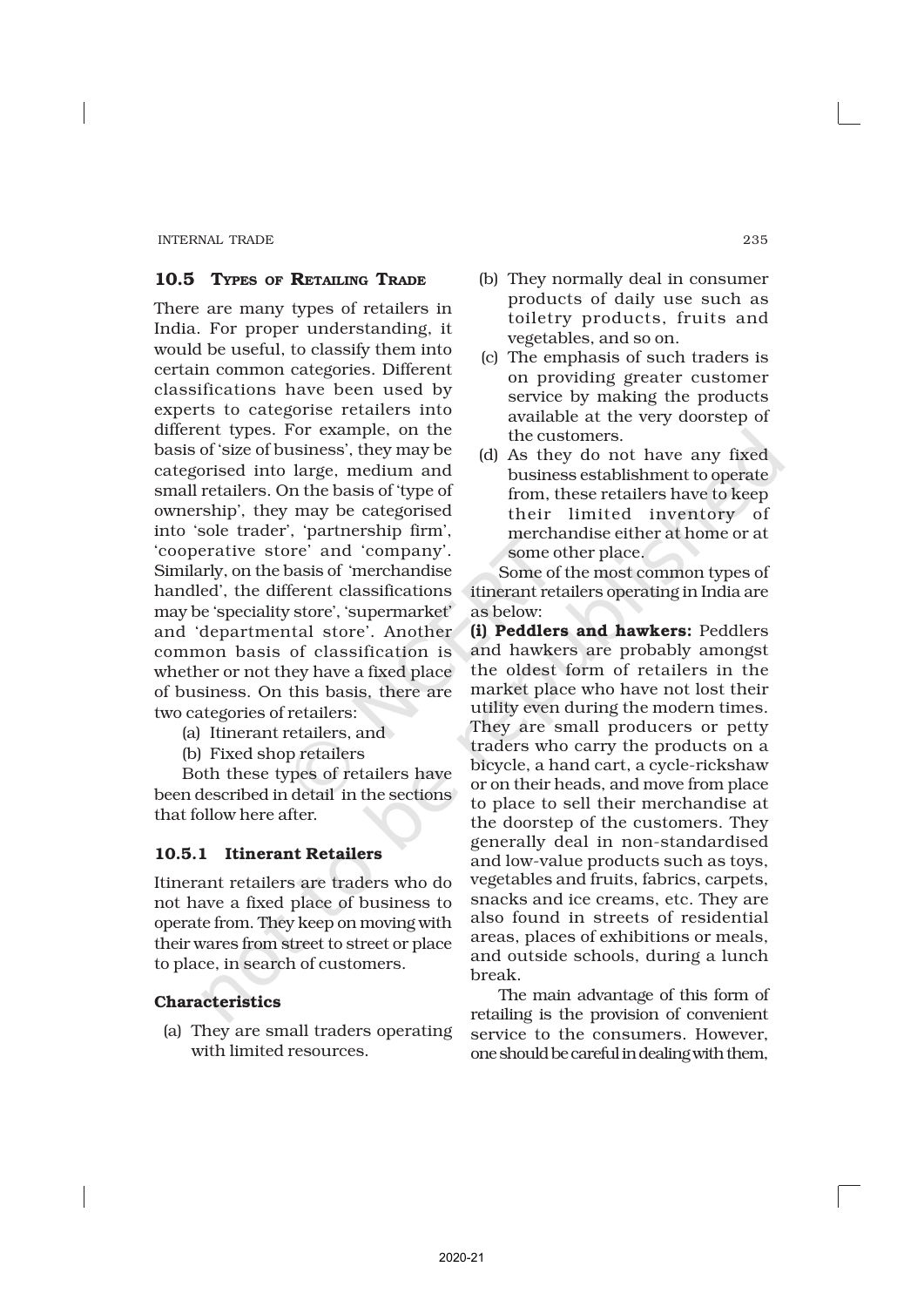as the products they deal in are not always reliable in terms of quality and price.

(ii) Market traders: Market traders are the small retailers who open their shops at different places on fixed days or dates, such as every Saturday or alternate Saturdays, and so on. These traders may be dealing in one particular line of merchandise, say fabrics or ready-made garments, toys, or crockery, or alternatively, they may be general merchants. They are mainly catering to lower -income group of customers and deal in low-priced consumer items of daily use.

(iii) Street traders (pavement vendors): Street traders are the small retailers who are commonly found at places where huge floating population gathers, for example, near railway stations and bus stands, and sell consumer items of common use, such as stationery items, eatables, readymade garments, newspapers and magazines. They are different from market traders in the sense that they do not change their place of business so frequently.

(iv) Cheap jacks: Cheap jacks are petty retailers who have independent shops of a temporary nature in a business locality. They keep on changing their business from one locality to another, depending upon the potentiality of the area. However, the change of place is not as frequent as in the case of hawkers or market traders. They deal in consumer items as well as services such as repair of watches, shoes, buckets etc.

#### 10.5.2 Fixed Shop Retailers

This is the most common type of retailing in the market place. As is evident from the name, these are retail shops who maintain permanent establishment to sell their merchandise. They, therefore, do not move from place to place to serve their customers. Some of the other characteristics of such traders are:

#### Characteristics

- (a) Compared with the itinerant traders, normally they have greater resources and operate on a relatively large scale. However, there are different size groups of fixed shop retailers, varying from very small to very large.
- (b) These retailers may be dealing in different products, including consumer durables as well as nondurables.
- (c) This category of retailers has greater credibility in the minds of customers, and they are in a position to provide greater services to the customers such as home delivery, guarantees, repairs, credit facilities, availability of spares, etc.

#### **Types**

The fixed-shop retailers can be classified into two distinct types on the basis of the size of their operations. These are:

- (a) small shop-keepers, and
- (b) large retailers.

The different types of retailers falling under the above two broad heads are described as follows: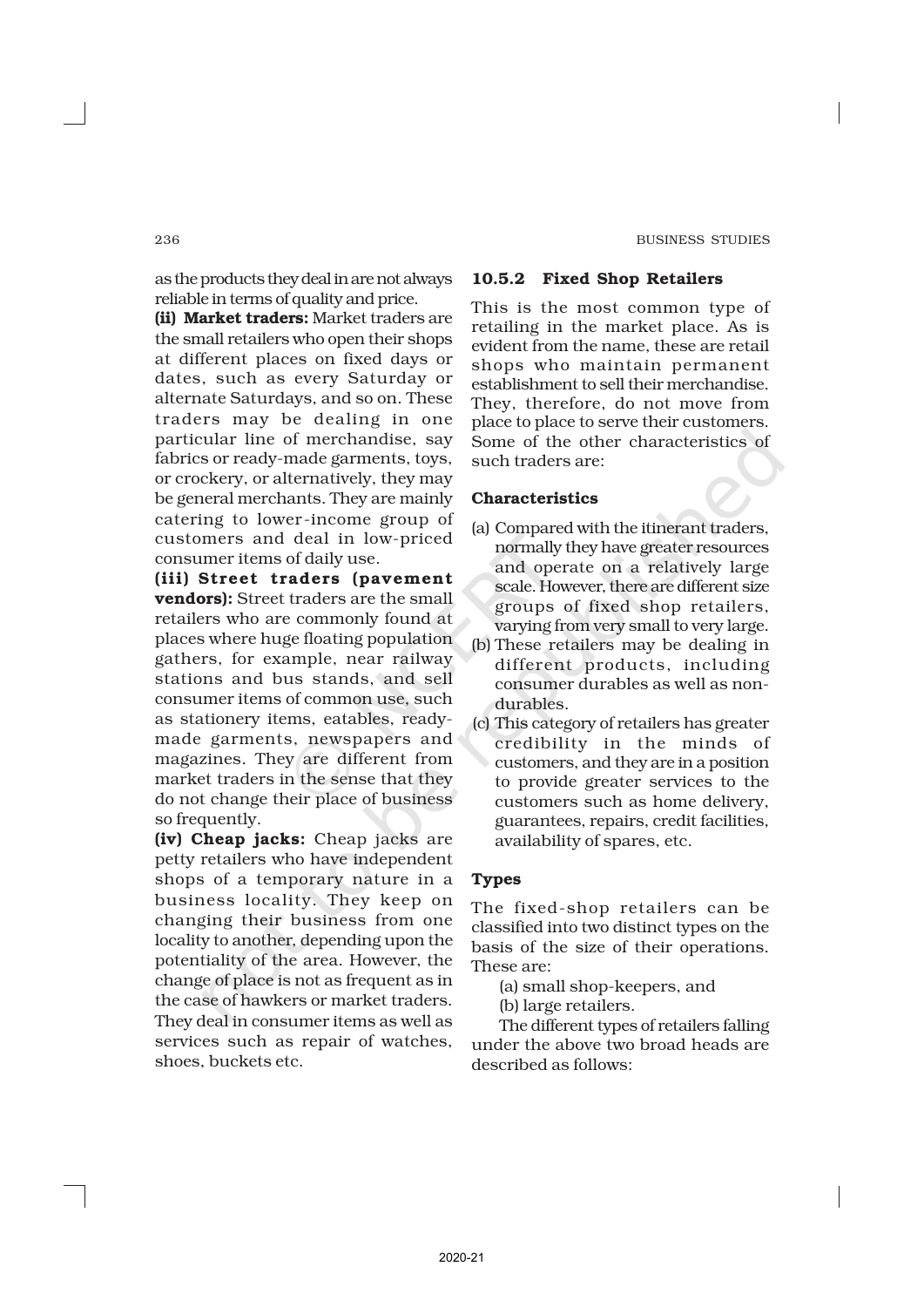#### Fixed Shop Small Retailers

(i) General stores: General stores are most commonly found in a local market and residential areas. As the name indicates, these shops carry stock of a variety of products required to satisfy the day-to-day needs of the consumers residing in nearby localities. Such stores remain open for long hours at convenient timings and often provide credit facilities to some of their regular customers.

The biggest advantage of such stores is in terms of convenience to the customers in buying products of daily use such as grocery items, soft drinks, toiletry products, stationery and confectionery. As most of their customers are residents of the same locality, an important factor contributing to their success is the image of the owner and the rapport he has established with them.

(ii) Speciality shops: This type of retail store is, of late, becoming very popular, particularly in urban areas. Instead of selling a variety of products of different types, these retail stores specialise in the sale of a specific line of products. For example, shops selling children's garments, men's wear, ladies shoes, toys and gifts, school uniforms, college books or consumer electronic goods, etc. These are some of the commonly found stores of this type in the marketplace.

The speciality shops are generally located in a central place where a large number of customers can be attracted, and they provide a wide choice to the customers in the selection of goods.

(iii) Street stall holders: These small vendors are commonly found at street crossings or other places where flow of traffic is heavy. They attract floating customers and deal mainly in goods of cheap variety like hosiery products, toys, cigarettes, soft drinks, etc. They get their supplies from local suppliers as well as wholesalers. The total area covered by a stall is very limited and, therefore, they handle goods on a very small scale. Their main advantage is in providing convenient service to the customers in buying some of the items of their needs.

(iv) Second-hand goods shop: These shops deal in second-hand or used goods, like books, clothes, automobiles, furniture and other household goods. Generally persons with modest means purchase goods from such shops. The goods are sold at lower prices. Such shops may also stock rare objects of historical value and antique items which are sold at rather heavy prices to people who have special interest in such antique goods.

The shops, selling second-hand goods may be located at street crossings or in busy streets in the form of a stall having very little structure a table or a temporary platform to display the books or may have reasonably good infrastructure, as in the case of those selling furniture or used cars or scooters or motorcycles.

#### Fixed shop — Large stores

#### 1. Departmental stores

A departmental store is a large establishment offering a wide variety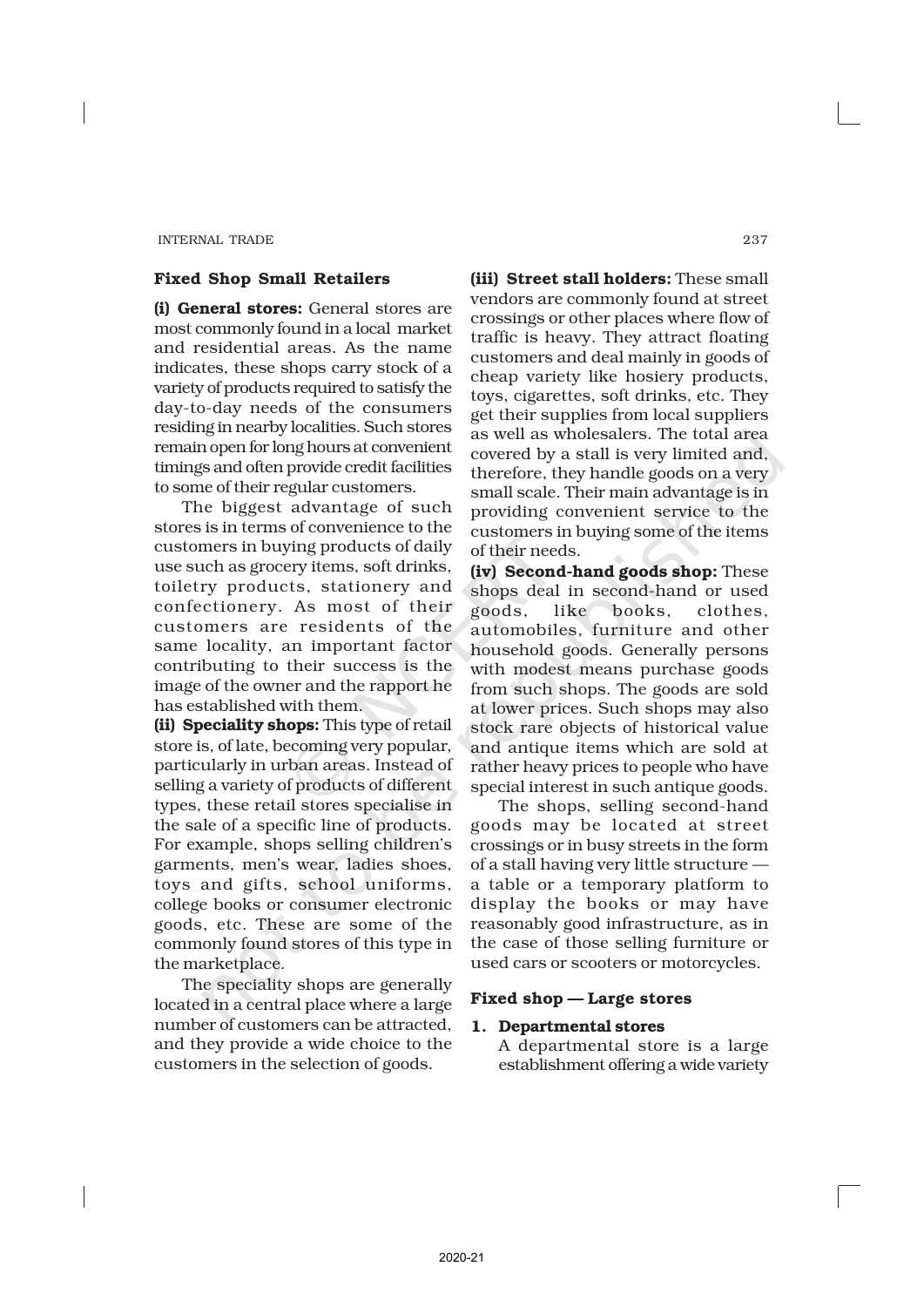#### 238 BUSINESS STUDIES

of products, classified into welldefined departments, aimed at satisfying practically every customer's need under one roof. It has a number of departments, each one confining its activities to one kind of product. For example, there may be separate departments for toiletries, medicines, furniture, groceries, electronics, clothing and dress material within a store. Thus, they satisfy diverse market segments with a wide variety of goods and services. It is not uncommon for a department store in the United States of America to carry 'needle to an aeroplane' or 'all shopping under one roof.' Everything from 'a pin to an elephant' is the spirit behind a typical department store. In India real departmental stores have not yet come in a big way in the retailing business. However, some stores on this line in India include 'Akberally' in Mumbai and 'Spencers' in Chennai. Some of the important features of a departmental store are as follows:

- (a) A modern departmental store may provide all facilities such as restaurant, travel and information bureau, telephone booth, restrooms, etc. As such they try to provide maximum service to higher class of customers for whom price is of secondary importance.
- (b) These stores are generally located at a central place in the heart of a city, which caters to a large number of customers.
- (c) As the size of these stores is very large, they are generally formed as a joint stock company managed by a board of directors. There is a managing director assisted by a general manager and several department managers.
- (d) A departmental store combines both the functions of retailing as well as warehousing. They purchase directly from manufacturers and operate separate warehouses. That way they help in eliminating undesirable middlemen between the producers and the customers.
- (e) They have centralised purchasing arrangements. All the purchases in a department store are made centrally by the purchase department of the store, whereas sales are decentralised in different departments.

# Advantages

The major advantages of retailing through departmental stores may be listed as follows:

(i) Attract large number of customers: As these stores are usually located at central places, they attract a large number of customers during the best part of the day.

(ii) Convenience in buying: By offering large variety of goods under one roof, the departmental stores provide great convenience to customers in buying almost all goods of their requirements at one place. As a result, customers do not have to run from one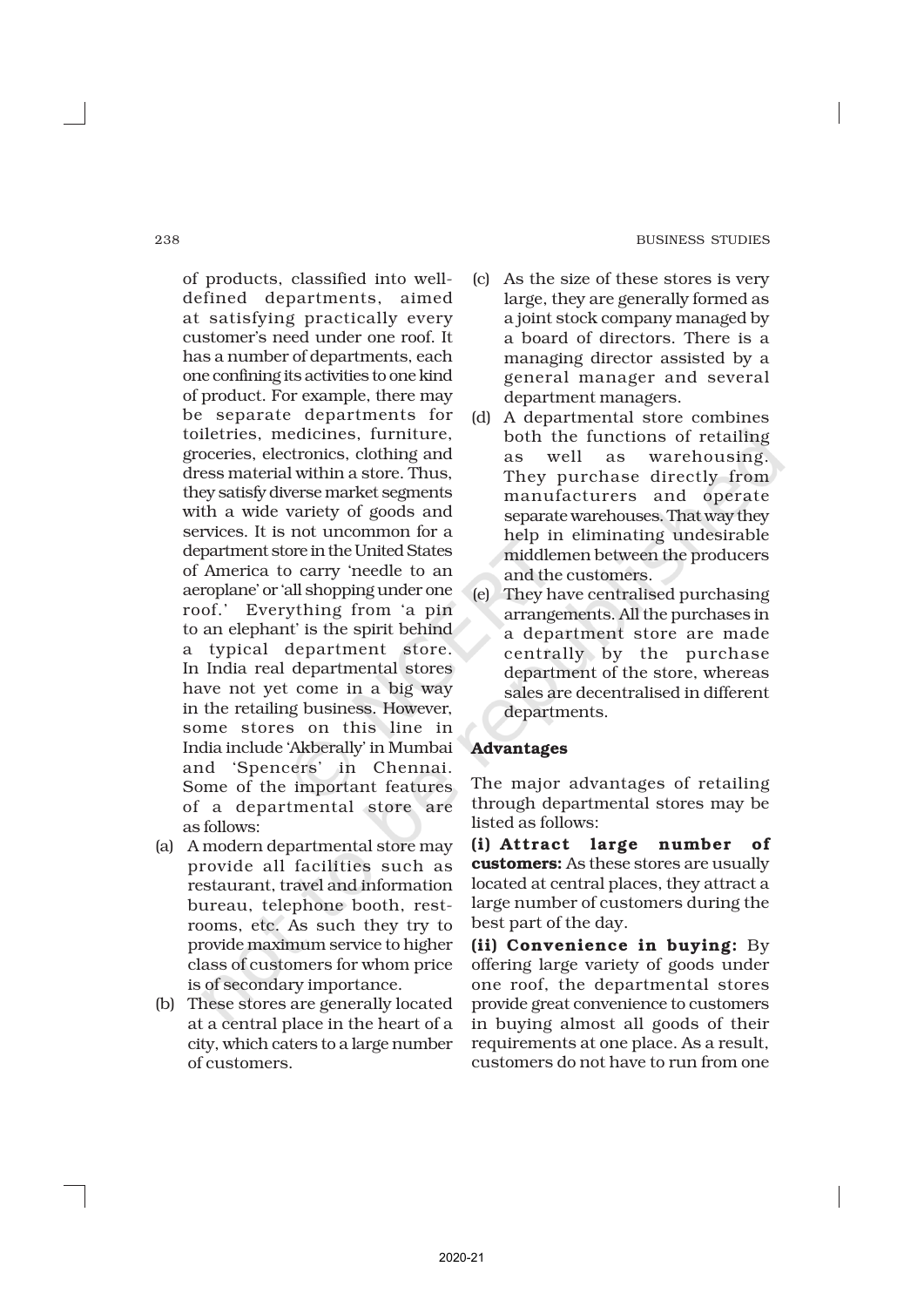place to another to complete their shopping.

(iii) Attractive services: A departmental store aims at providing maximum services to the customers. Some of the services offered by it include home delivery of goods, execution of telephone orders, grant of credit facilities and provision for restrooms, telephone booths, restaurants, saloons, etc.

(iv) Economy of large-scale operations: As these stores are organised at a very large scale, the benefits of large scale operations, particularly, in respect of purchase of goods are available to them.

(v) Promotion of sales: The departmental stores are in a position to spend considerable amount of money on advertising and other promotional activities, which help in boosting their sales.

# Limitations

However, there are certain limitations of this type of retailing. These are described as follows:

(i) Lack of personal attention: Because of the large-scale operations, it is very difficult to provide adequate personal attention to the customers in these stores.

(ii) High operating cost: As these stores give more emphasis on providing services, their operating costs tend to be on the higher side. These costs, in turn, make the prices of the goods high. They are, therefore, not attractive to the lower income group of people.

(iii) High possibility of loss: As a result of high operating costs and largescale operations, the chances of incurring losses in a departmental store are high. For example, if there is any change in the tastes of customers or latest fashions, it necessitates selling of such out-of-fashion articles in clearance sale, to reduce the huge inventory of goods built up.

(iv) Inconvenient location: As a departmental store is generally situated at a central location, it is not convenient for the purchase of goods that are needed at short notice.

In spite of some of these limitations the departmental stores have been popular in some of the western countries of the world because of their benefits to a certain class of customers.

- 2. Chain Stores or Multiple Shops: Chain stores or multiple shops are networks of retail shops that are owned and operated by manufacturers or intermediaries. Under this type of arrangement, a number of shops with similar appearance are established in localities, spread over different parts of the country. These different shops normally deal in standardised and branded consumer products, which have rapid sales turnover. These shops are run by the same organisation and have identical merchandising strategies, with identical products and displays. Some of the important features of such shops may be described as follows:
- (a) These shops are located in fairly populous localities, where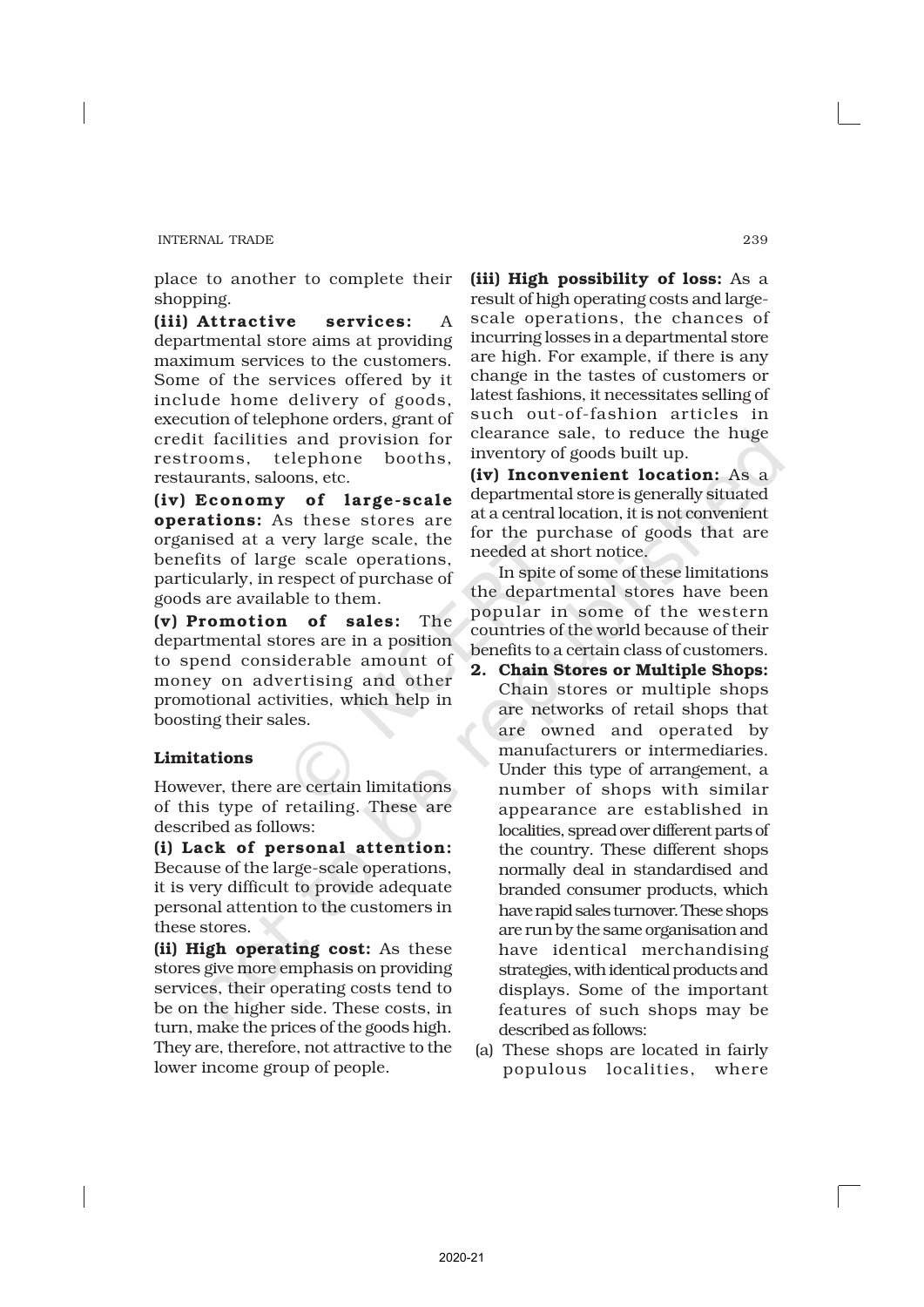sufficient number of customers can be approached. The idea is to serve the customers at a point which is nearest to their residence or work place, rather than attracting them to a central place.

- (b) The manufacturing/procurement of merchandise for all the retail units is centralised at the head office, from where the goods are despatched to each of these shops according to their requirements. This results in savings in the cost of operation of these stores.
- (c) Each retail shop is under the direct supervision of a Branch Manager, who is held responsible for its dayto-day management. The Branch Manager sends daily reports to the head office in respect of the sales, cash deposits, and the requirements of the stock.
- (d) All the branches are controlled by the head office, which is concerned with formulating the policies and getting them implemented.
- (e) The prices of goods in such shops are fixed and all sales are made on cash basis. The cash realised from the sales of merchandise is deposited daily into a local bank account on behalf of the head office, and a report is sent to the head office in this regard.
- (f) The head office normally appoints inspectors, who are concerned with day-to-day supervision of the shops, in respect of quality of customer service provided, adherence to the policies of the head office, and so on.

The chain operation is most effective in handling high-volume merchandise, whose sales are relatively constant throughout the year. In India, Bata Shoe stores are typical examples of such shops. Similar type of retail outlets are coming up in other products also. For example, the exclusive showrooms of D.C.M., Raymonds and the fast food chains of Nirula's and McDonalds.

# Advantages

Multiple shops are offering various advantages to the consumers, which are described as follows:

(i) Economies of scale: As there is central procurement, the multipleshop organisation enjoys the economies of scale.

(ii) Elimination of middlemen: By selling directly to the consumers, the multiple-shop organisation is able to eliminate unnecessary middlemen in the sale of goods and services.

(iii) No bad debts: Since all the sales in these shops are made on cash basis, there are no losses on account of bad debts.

(iv) Transfer of goods: The goods not in demand in a particular locality may be transferred to another locality where it is in demand. This reduces the chances of dead stock in these shops.

(v) Diffusion of risk: The losses incurred by one shop may be covered by profits in other shops, reducing the total risk of an organisation.

(vi) Low cost: Because of centralised purchasing, elimination of middlemen,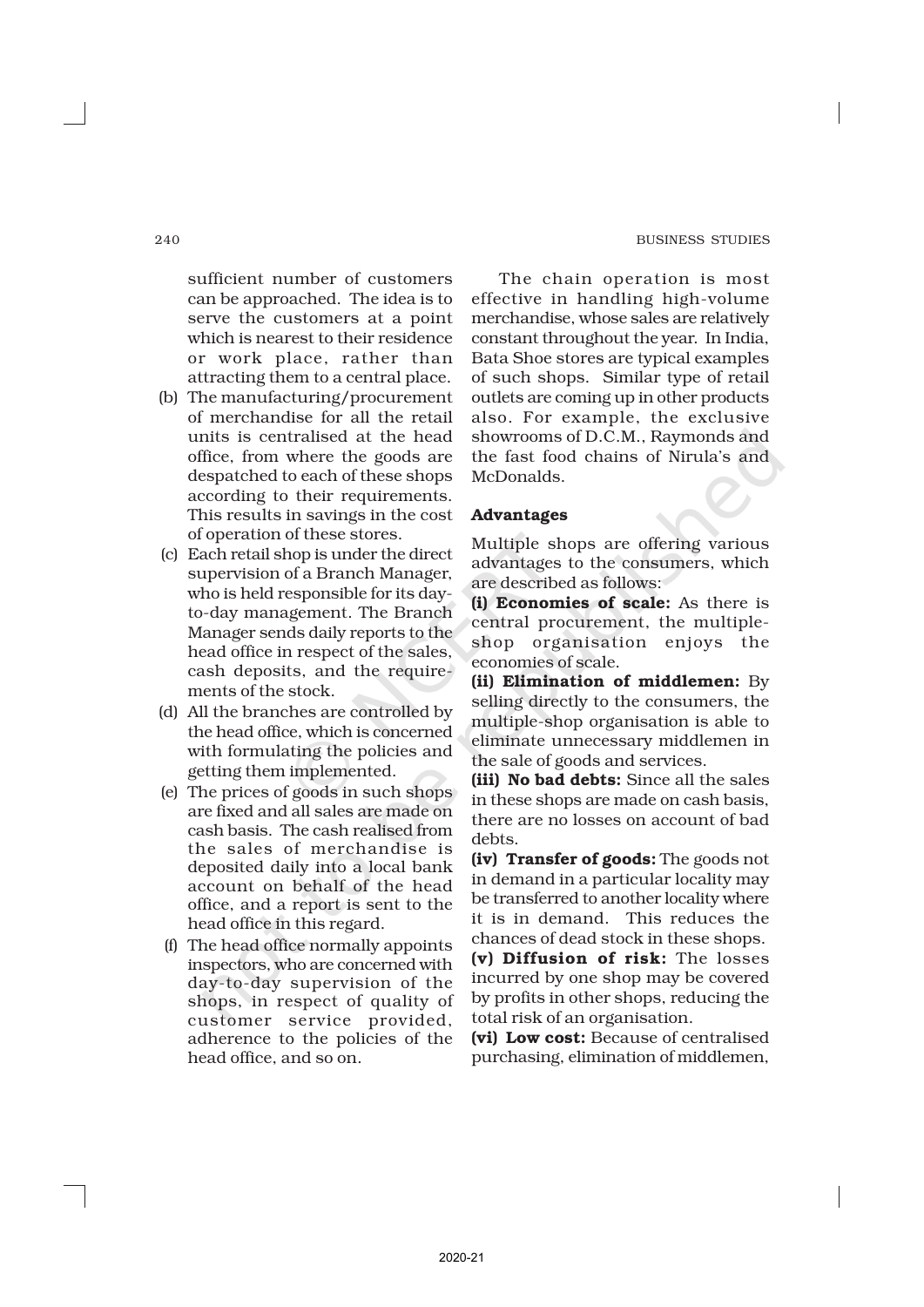centralised promotion of sales and increased sales, the multiple shops have lower cost of business.

(vii) Flexibility: Under this system, if a shop is not operating at a profit, the management may decide to close it or shift it to some other place without really affecting the profitability of the organisation as a whole.

#### Limitations

(i) Limited selection of goods: Some of the multiple shops deal only in limited range of products. This is especially the problem with the chain stores which are owned and operated by manufacterers, and as such mostly sell the products produced by the themselves. They do not sell products of other manufacturers. In that way the consumers get only a limited choice of goods. This, however is not the case with retailer owned chain stores such as Big Apple or Reliance Retail which sell products of a large number of manufacturers.

(ii) Lack of initiative: The personnel managing the multiple shops have to obey the instructions received from the head office. This makes them habitual of looking up to the head office for guidance on all matters, and takes away the initiative from them to use their creative skills to satisfy the customers.

(iii) Lack of personal touch: Lack of initiative in the employees sometimes leads to indifference and lack of personal touch in them.

(iv) Difficult to change demand: If the demand for the merchandise

handled by multiple shops change rapidly, the management may have to sustain huge losses because of large stocks lying unsold at the central depot.

# Difference between Departmental stores and Multiple shops

Although both these types of retail organisations are large establishments, there are certain differences between the two. Such differences are given here below:

(i) Location: A departmental store is located at a central place, where a large number of customers can be attracted to it. However, the multiple stores are located at a number of places for approaching a large number of customers. Thus, central location is not necessary for a multiple shop.

(ii) Range of products: Departmental stores aim at satisfying all the needs of customers under one roof. As such, they have to carry a variety of products of different types. However, the multiple stores generally aim to satisfy the requirements of customers relating to a specified range of their products only.

(iii) Services offered: The departmental stores lay great emphasis on providing maximum service to their customers. Some of the services, provided by them include alteration of garments, restaurant and so on. As against this, the multiple shops provide very limited service confined to guarantees and repairs if the sold out goods turn out to be defective.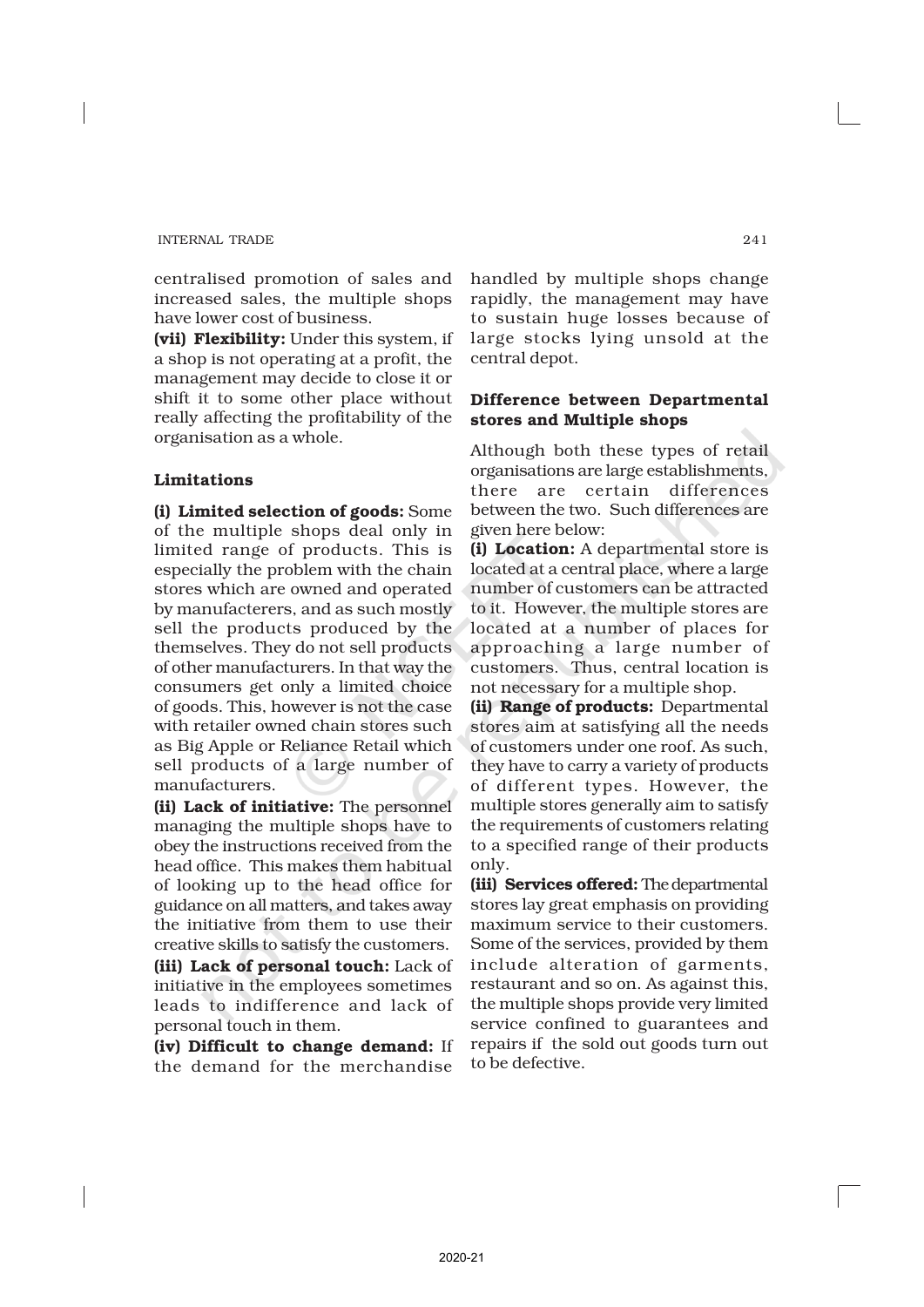(iv) Pricing: The multiple shop chains sell goods at fixed prices and maintain uniform pricing policies for all the shops. The departmental stores, however, do not have uniform pricing policy for all the departments; rather they have to occasionally offer discounts on certain products and varieties to clear their stock.

(v) Class of customers: The departmental stores cater to the needs of relatively high income group of customers who care more for the services provided rather than the prices of the product. The multiple shops, on the other hand, cater to different types of customers, including those belonging to the lower income groups, who are interested in buying quality goods at reasonable prices.

(vi) Credit facilities: All sales in the multiple shops are made strictly on cash basis. In contrast, the departmental stores may provide credit facilities to some of their regular customers.

(vii) Flexibility: As the departmental stores deal in a wide variety of products, they have certain flexibility in respect of the line of goods marketed. However, there is not much scope for flexibility in the chain stores, which deal only in limited line of products.

# Mail Order Houses

Mail order houses are the retail outlets that sell their merchandise through mail. There is generally no direct personal contact between the buyers and the sellers in this type of trading. For obtaining orders, potential customers are approached through advertisements

in newspapers or magazines, circulars, catalogues, samples and bills, and price lists sent to them by post. All the relevant information about the products such as the price, features, delivery terms, terms of payment, etc., are described in the advertisement. On receiving the orders, the items are carefully scrutinised with respect to the specifications asked for by the buyers and are complied with through the post office.

There can be different alternatives for receiving payments. First, the customers may be asked to make full payment in advance. Second, the goods may be sent by Value Payable Post (VPP). Under this arrangement, the goods are sent through post and are delivered to the customers only on making full payment for the same. Third, the goods may be sent through a bank, which is instructed to deliver the articles to the customers. In this arrangement there is no risk of bad debt, as the goods are handed over to the buyers only after he makes full payment. However, there is a need to ensure the buyers that the goods despatched are in accordance with their specifications.

This type of business is not suitable for all types of products. For example, goods that are perishable in nature or are bulky and cannot be easily handled, are not recommended for mail-house trading. Only the goods that can be (i) graded and standardised, (ii) easily transported at low cost, (iii) have ready demand in the market, (iv) are available in large quantity throughout the year, (v) involve least possible competition in the market and (vi) can be described through pictures etc., are suitable for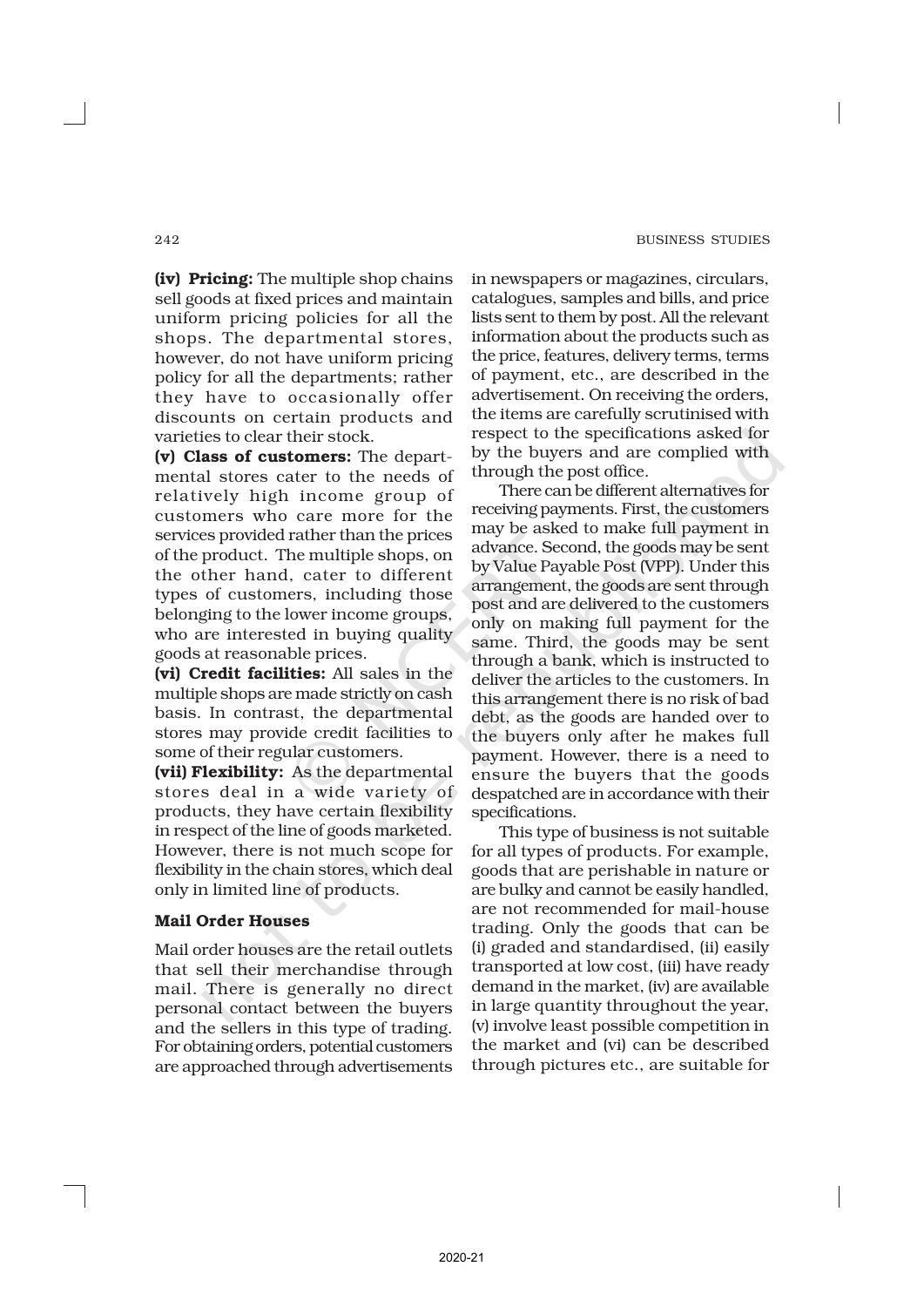this type of trading. Another important point in this regard is that mail house business cannot be successfully carried out unless education is wide spread. It is so because only the literate people can be reached through advertisements and other forms of written communication.

# Advantages

(i) Limited capital requirement: Mail order business does not require heavy expenditure on building and other infrastructural facilities. Therefore, it can be started with relatively low amount of capital.

(ii) Elimination of middle men: The biggest advantage of mail-order business from the point of view of consumers is that unnecessary middlemen between the buyers and sellers are eliminated. This may result in lot of savings both to the buyers as well as to the sellers.

(iii) Absence of bad debt: Since the mail order houses do not extend credit facilities to the customers, there are no chances of any bad debt on account of non payment of cash by the customers.

(iv) Wide reach: Under this system the goods can be sent to all the places having postal services. This opens wide scope for business as a large number of people throughout the country can be served through mail.

(v) Convenience: Under this system goods are delivered at the doorstep of the customers. This results in great convenience to the customers in buying these products.

# Limitations

(i) Lack of personal contact: As there is no personal contact between the buyers and the sellers under the system of mail order selling, there are greater possibilities of misunderstanding and mistrust between the two. The buyers are not in a position to examine the products before buying and the sellers cannot pay personal attention to the likes and dislikes of the buyers and cannot clear all their doubts through catalogues and advertisements. (ii) High promotion cost: The mail order business has to rely heavily on advertisements and other methods of promotion in order to inform and persuade the potential buyers to buy their products. As a result, there is heavy expenditure on promotion of the products.

(iii) No after sales service: In mail order selling, the buyers and sellers may be located very far away from each other and there is no personal contact between the two. As a result, there is absence of after sales services which is so important for the satisfaction of the customers.

(iv) No credit facilities: The mail order houses do not provide credit facilities to the buyers. Thus, customers with limited means may not be interested in this type of trading.

(v) Delayed delivery: There is no immediate delivery of goods to the customers, as receipt and execution of order through mail takes its own time. (vi) Possibility of abuse: This type of business provides greater possibility of abuse to dishonest traders to cheat the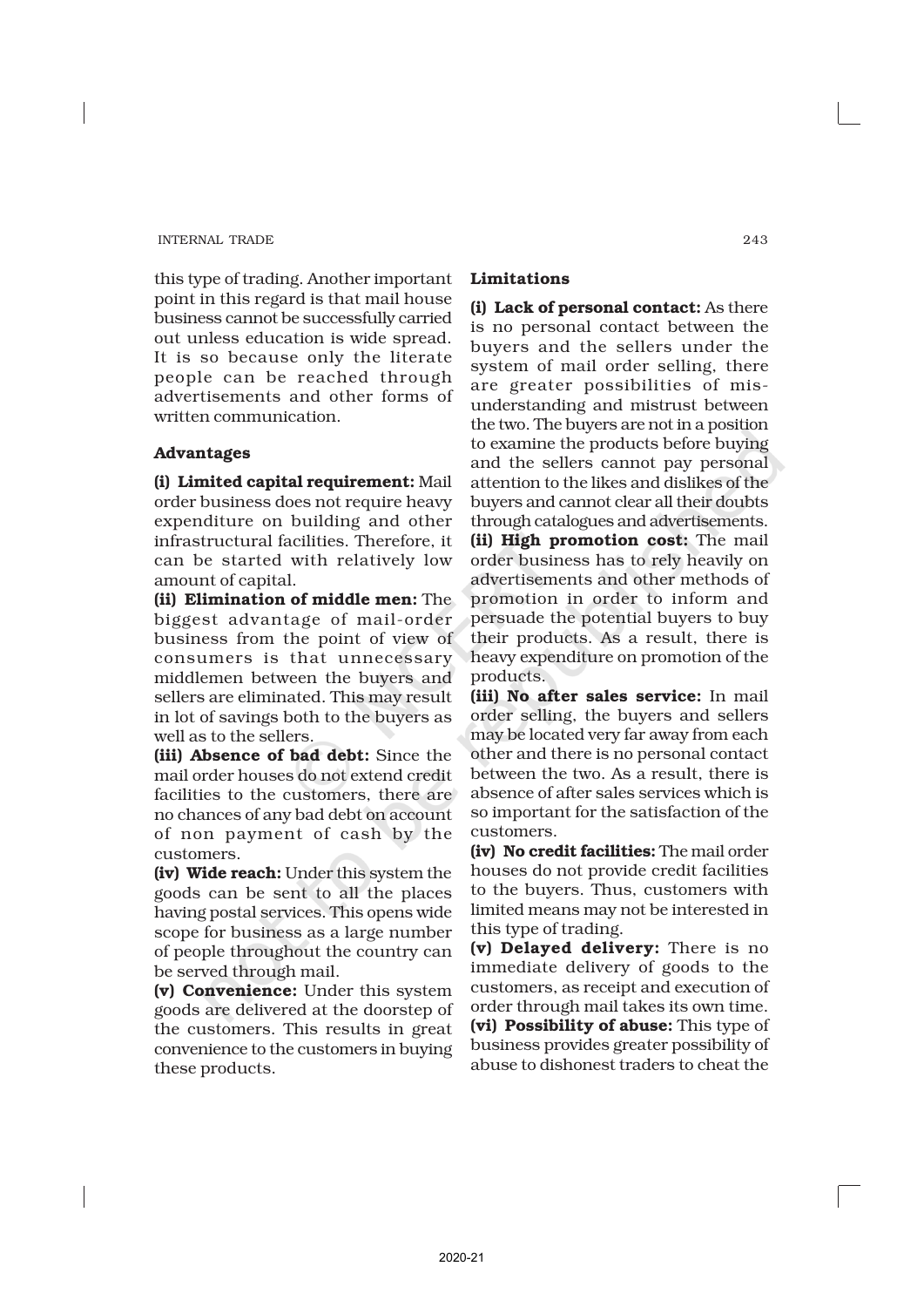customers by making false claims about the products or not honouring the commitments made through hand bills or advertisements.

(vii) High dependence on postal services: The success of mail order business depends heavily on the availability of efficient postal services at a place. But in a vast country like ours, where many places are still without postal facilities, this type of business has limited prospects.

#### Consumer Cooperative Store

A consumer cooperative store is an organisation owned, managed and controlled by consumers themselves. The objective of such stores is to reduce the number of middlemen who increase the cost of produce, and thereby provide service to the members. The cooperative stores generally buy in large quantity, directly from manufacturers or wholesalers and sell them to the consumers at reasonable prices. Since the middleman are eliminated or reduced, the members get products of good quality at cheaper rates. The profits earned by consumer cooperative stores during a year are utilised for declaring bonus to members and for strengthening the general reserves and general welfare funds or similar funds for social and educational benefits of the members.

To start a consumer cooperative store, at least 10 people have to come together and form a voluntary association and get it registered under the Cooperative Societies Act. The capital of a cooperative store is

raised by issue of shares to members. The management of the store is democratic and entrusted to an elected managing committee where one man one vote is the rule. The liability of the members of a cooperative store is generally limited to the extent of the capital contributed by them. To ensure fair management of funds, the accounts of the stores are audited by the Registrar of Cooperative Societies or a person authorised by him/her.

# Advantages

The major advantages of a consumer cooperative store are as follows:

(i) Ease information: It is easy to form a consumer cooperative society. Any ten people can come together to form a voluntary association and get themselves registered with the Registrar of Cooperative Societies by completing certain formalities.

(ii) Limited liability: The liability of the members in a cooperative store is limited to the extent of the capital contributed by them. Over and above that amount, they are not liable personally to pay for the debts of society, in case the liabilities are greater than its assets.

(iii) Democratic management: Cooperative societies are democratically managed through management committees which are elected by the members. Each member has one vote, irrespective of the number of shares held by him/her.

(iv) Lower prices: A cooperative store purchases goods directly from the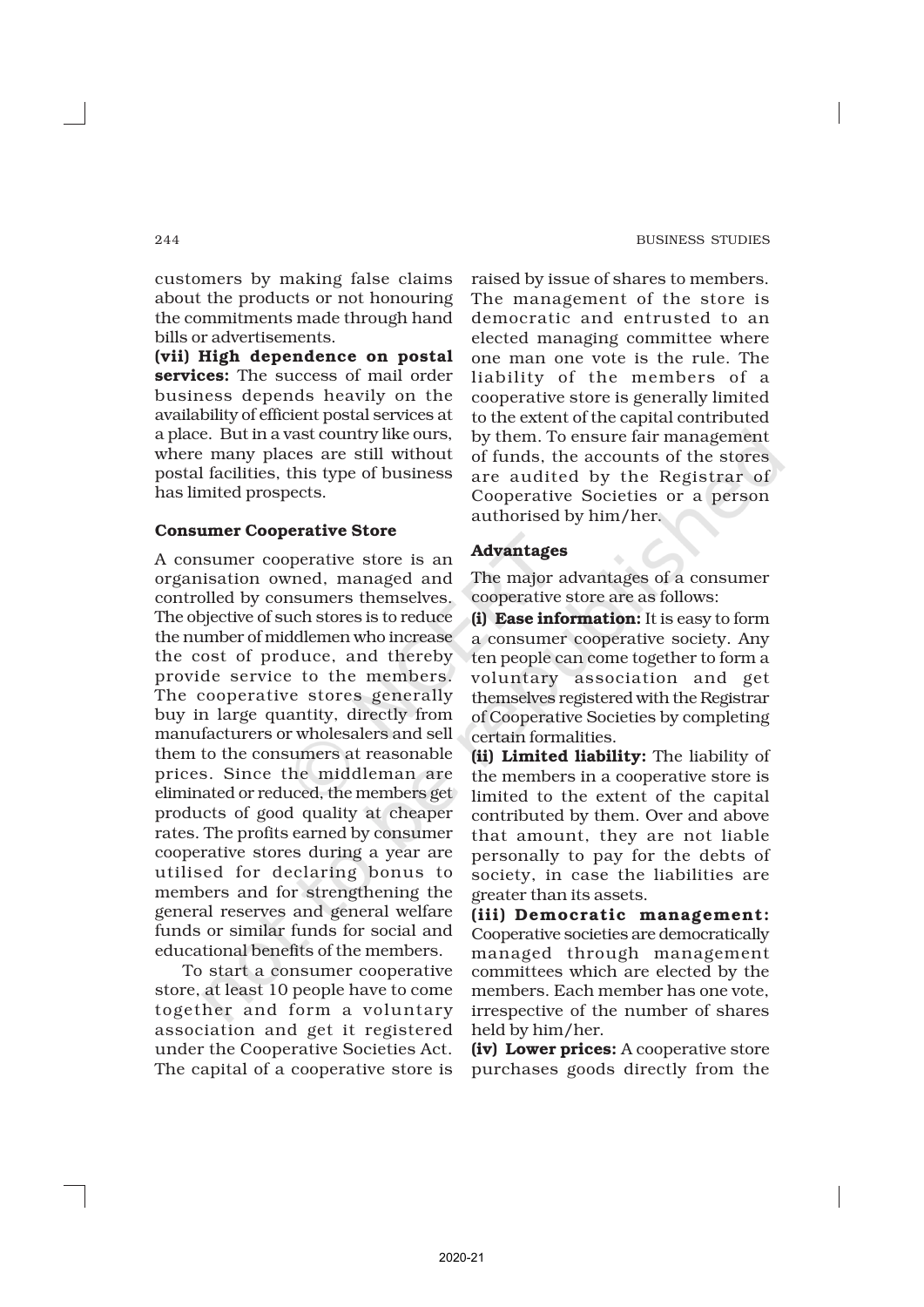manufacturers or wholesalers and sells them to members and others. Elimination of middlemen results in lower prices for the consumer goods to the members.

(v) Cash sales: The consumer cooperative stores normally sell goods on cash basis. As a result, the requirement for working capital is reduced.

(vi) Convenient location: The consumer cooperative stores are generally opened at convenient public places where the members and others can easily buy the products as per their requirements.

# Limitations

The limitations of consumer cooperative stores are given as below:

(i) Lack of initiative: As the cooperative stores are managed by people who work on honorary basis, there is a lack of sufficient initiative and motivation amongst them to work more effectively. (ii) Shortage of funds: The primary source of funds for a cooperative store is the money raised from members by issue of shares. The stores generally face shortage of funds as membership is limited. This comes in the way of growth and expansion of the cooperative stores. (iii) Lack of patronage: The members of the cooperative stores generally do not patronise them regularly. As a result of this, the stores are not able to

operate successfully. (iv) Lack of business training: The people entrusted with the management of cooperative stores lack expertise as they are not trained in running the stores efficiently.

#### Super Markets

A super market is a large retailing business unit selling wide variety of consumer goods on the basis of low price appeal, wide variety and assortment, self-service and heavy emphasis on merchandising appeal. The goods traded are generally food products and other low priced, branded and widely used consumer products such as grocery, utensils, clothes, electronic appliances, household goods, and medicines. Super markets are generally situated at the main shopping centres. Goods are kept on racks with clearly labelled price and quality tags in such stores. The customers move into the store to pick up goods of their requirements, bring them to the cash counter, make payment and take home the delivery.

Super markets are organised on departmental basis where customers can buy various types of goods under one roof. However, as compared to departmental stores, these markets do not offer certain services such as free home delivery, credit facilities, etc., and also do not appoint sales persons to convince customers about the quality of products. Some of the important characteristics of a super market are as follows:

- (i) A super market generally carries a complete line of food items and groceries, in addition to non-food convenience goods.
- (ii) The buyers can purchase different products as per their requirements under one roof in such markets.
- (iii) A super market operates on the principle of self-service. The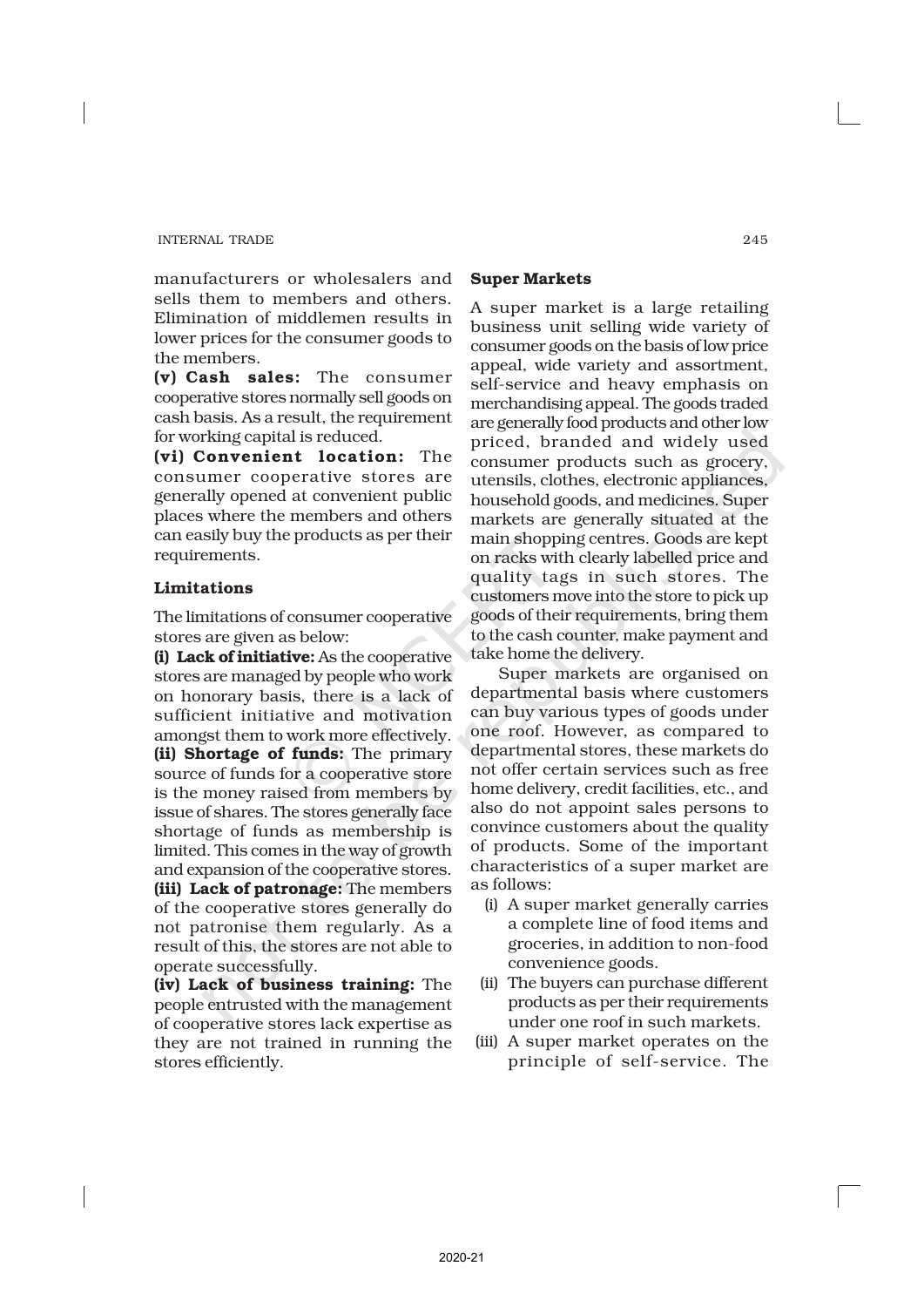distribution cost is, therefore, lower.

- (iv) The prices of the products are generally lower than other types of retail stores because of bulk purchasing, lower operational cost, and low profit margins.
- (v) The goods are sold on cash basis only.
- (vi) The super markets are generally located at central locations to secure high turnover.

# Advantages

The following are the merits of super markets:

(i) One roof, low cost: Super markets offer a wide variety of products at low cost under one roof. These outlets are, therefore, not only convenient but also economical to the buyers for making their purchases.

(ii) Central location: The super markets are generally located in the heart of the city. As a result, these are easily accessible to large number of people staying in the surrounding localities.

(iii) Wide selection: Super markets keep a wide variety of goods of different designs, colour, etc., which enables the buyers to make better selection.

(iv) No bad debts: As generally the sales are made on cash basis, there are no bad debts in super markets.

(v) Benefits of being large scale: A super market is a large scale retailing store. It enjoys all the benefits of large scale buying and selling because of which its operating costs are lower.

# Limitations

The major limitations of super markets are as follows:

(i) No credit: Super markets sell their products on cash basis only. No credit facilities are made available to the buyers. This restricts the purchasing power of buyers from such markets.

(ii) No personal attention: Super markets work on the principle of selfservice. The customers, therefore, do not get any personal attention. As a result, such commodities that require personal attention by sales people cannot be handled effectively in super markets.

(iii) Mishandling of goods: Some customers handle the goods kept in the shelf carelessly. This may raise costs in super markets.

(iv) High overhead expenses: Super market incur high overhead expenses. As a result these have not been able to create low price appeal among the customers.

(v) Huge capital requirement: Establishing and running a super market requires huge investment. The turnover of a store should be high so that the overheads are kept under reasonable level. This can be possible in bigger towns but not in small towns.

#### Vending Machines

Vending machines are the newest revolution in marketing methods. Coin operated vending machines are proving useful in selling several products such as hot beverages,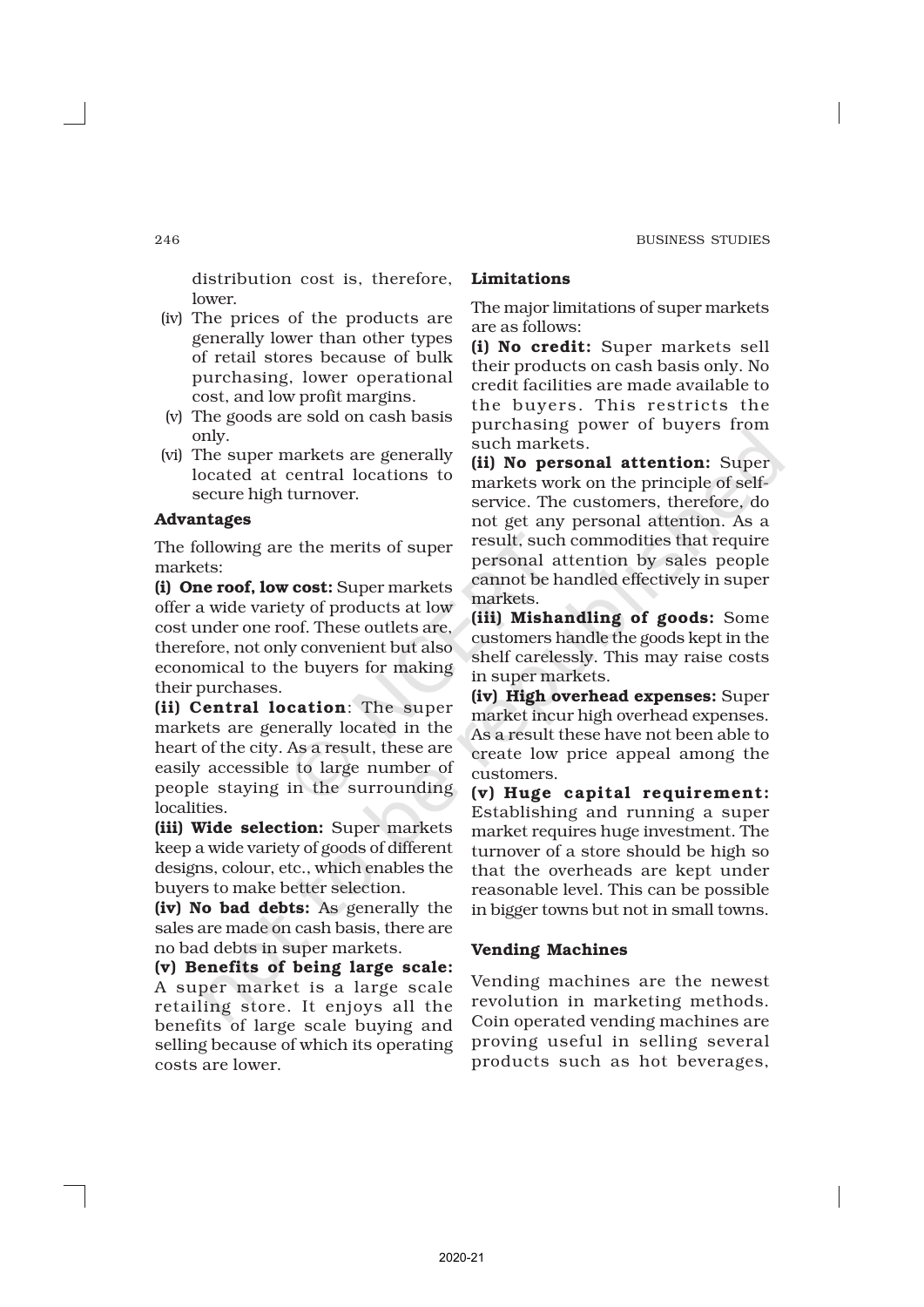platform tickets, milk, soft drinks, chocolates, newspaper, etc., in many countries. Apart from some of the products mentioned here, the latest area in which this concept is getting popular in many parts of our country (particularly in the urban areas) is the case of Automated Teller Machines (ATM) in the banking service. As the name suggests, these machines have altogether changed the concept of banking and made it possible to withdraw money at any time without visiting any branch of a bank.

Vending machines can be useful for selling pre-packed brands of low priced products which have high turnover and which are uniform in size and weight. However, the initial cost of installing a vending machine and the expenditure on regular maintenance and repair are quite high. Also consumers cannot feel or see the product before buying and do not have the opportunity of returning unwanted goods. Apart from that, special packs have to be developed for the machines. The machines have to be made reliable in their operations. In spite of these limitations, with the growth in the economy, vending machines have a promising future in retail sales of high turnover and low priced consumer products.

# Goods and Services Tax

The Government of India, following the *credo* of 'One Nation and One Tax', and wanting a unified market in order to

ensure the smooth flow of goods across the country implemented the Goods and Services Tax (GST) from July 1, 2017. The move also aims to make life easier for manufacturers, producers, investors and consumers. This system is regared as the most revolutionising tax reform in the Indian taxation history. Tax apart from being a source of revenue for growth also plays a key role in making the State accountable to its taxpayers. Effective taxation ensures that public funds are effectively employed in fulfilling social objectives for sustainable development.

GST is a destination-based single tax on the supply of goods and services from the manufacturer to the consumer, and has replaced multiple indirect taxes levied by the Central and the State governments, thereby, converting the country into a unified market. Among other benefits, GST is expected to improve the ease of doing business in tax compliance, reduce the tax burden by eliminating tax-on-tax, improve tax administration, mitigate tax evasion, broaden the organised segment of the economy and boost tax revenues. The GST has replaced 17 indirect taxes (8 Central + 9 State levels) and 23 cesses of the Centre and the States, eliminating the need for filing multiple returns and assessments and rationalising the tax treatment of goods and services along the supply chain from producers to consumers. GST comprises Central GST (CGST) and the State GST (SGST), subsuming levies previously charged by the Central and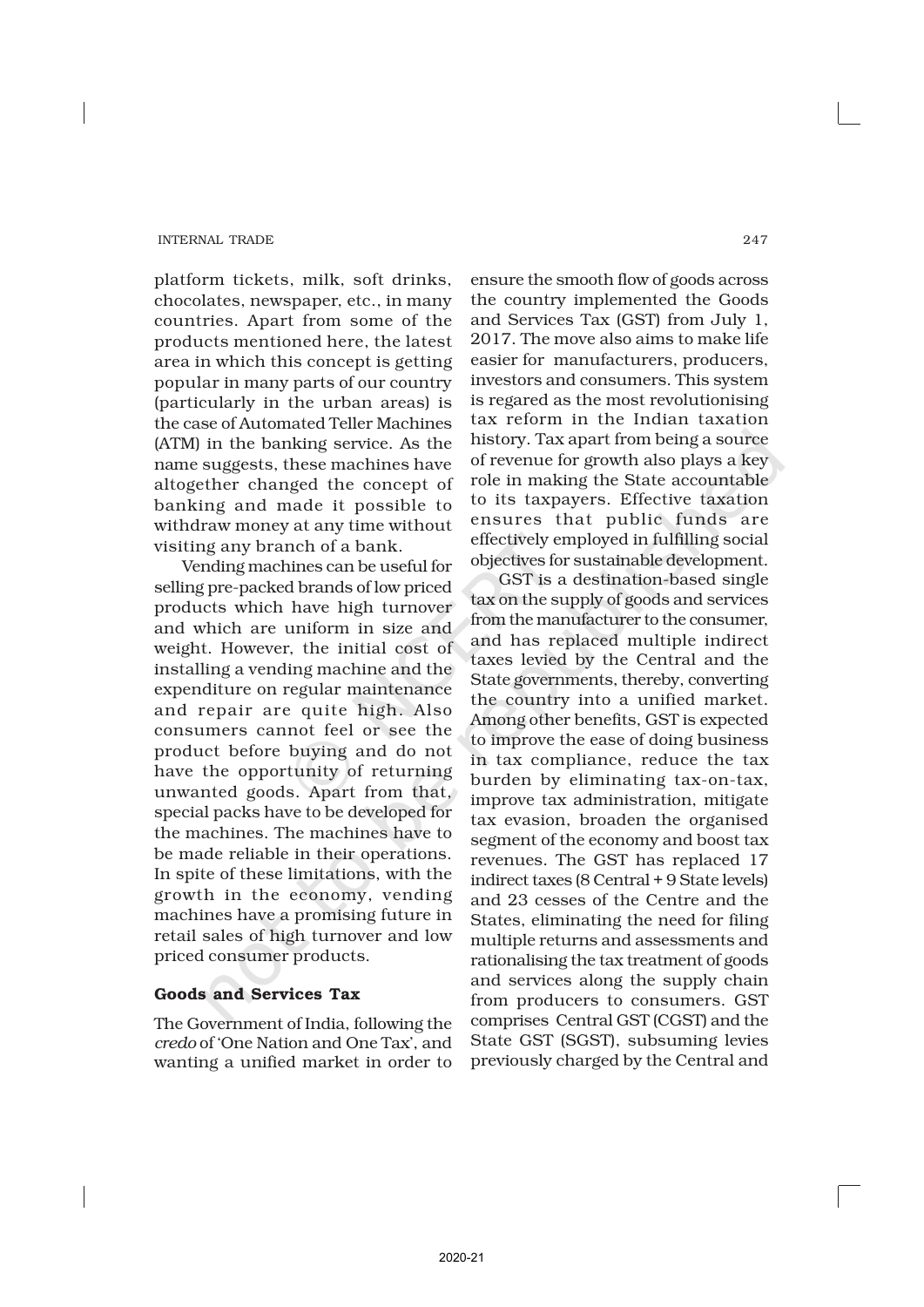the State governments respectively. GST (CGST + SGST) is charged at each stage of value addition and the supplier off-sets the levy on inputs in the previous stages of value chain through the tax credit mechanism. The last dealer in the supply chain passes on the added GST to the consumer,

making GST a destination-based consumption tax. The provision of availing input credit at each stage of value chain helps in avoiding the cascading effect (tax on tax) under GST, which is expected to reduce prices of commodities and benefit the consumers. (refer page 253)

# Some Facts about GST 1. GST aims to subsume a plethora of taxes into one single tax across the country and make goods uniformly priced across India, albeit some goods become costly and some become cheaper. 2. With the implementation of GST, luxury goods have become costlier, while items of mass consumption have become cheaper. 3. GST is not taxation at source. It is a destination tax or rather it's a consumption tax. A product is manufactured in Tamil Nadu and travels through the country before it reaches Delhi, where the buyer or consumer pays tax for it. Both the Centre and the State have their share in this tax. 4. The Indian GST will have a mechanism of matching of invoices. Input tax credit of purchased goods and services will only be available if the taxable supplies received by the supplies received by the supplier. The Goods and Services Tax network is a self-regulating mechanism, which not only checks tax frauds and tax evasion, but also brings in more and more businesses into the formal economy. 5. Anti-profiteering measure is one of the key features of the recently implemented Goods and Services Tax law. These measures prevent entities from making excessive profits. Since the GST, along with the input tax credit, is eventually expected to bring down prices, a National Anti-profiteering Authority (NAA) is to be set up to ensure that the benefits accrued to entities due to reduction in costs is passed on to the consumers. Also, entities that hike rates inordinately, citing GST as the reason, will be checked by this body.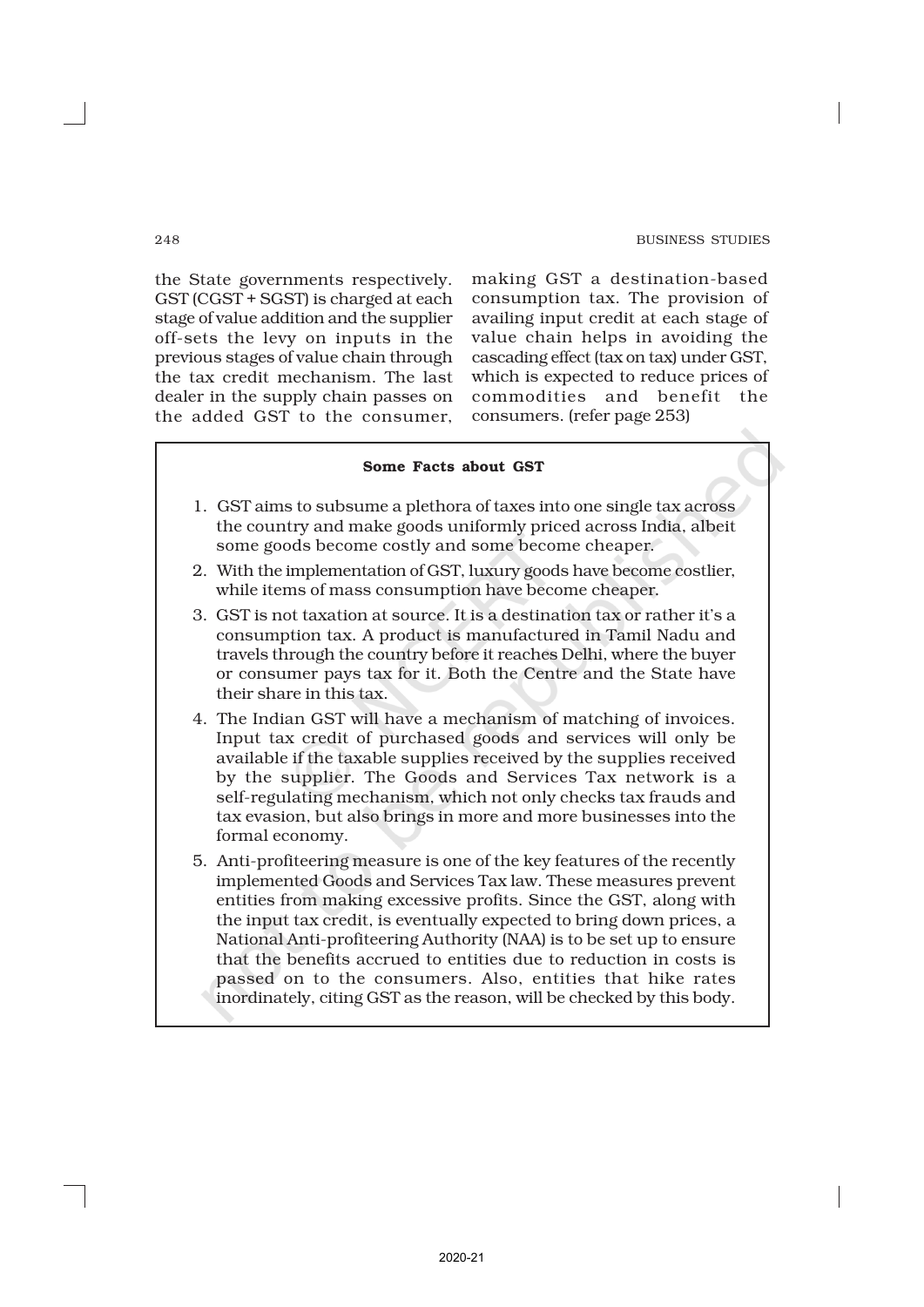#### How will GST Benefit and Empower Citizens

- Reduction in overall tax burden
- $\blacksquare$  No hidden taxes
- Development of a harmonised national market for goods and services
- n Higher disposable income in hand, education and essential needs
- $\blacksquare$  Customers to have wider choice
- $\blacksquare$  Increased economic activity
- More employment opportunities

# Key Features of GST:

- 1. The territorial spread of GST is the whole country, including Jammu and Kashmir.
- 2. GST is applicable on the 'supply' of goods or services as against the present concept of tax on the manufacture or sale of goods or on the provision of services.
- 3. It is based on the principle of destination-based consumption tax against the present principle of origin-based taxation.
- 4. Import of goods and services is treated as inter-State supplies and would be subject to IGST in addition to the applicable customs duties.
- 5. CGST, SGST and IGST are levied at rates mutually agreed upon by the Centre and the States under the aegis of the GST Council.
- 6. There are four tax slabs namely 5 per cent, 12 per cent, 18 per cent and 28 per cent for all goods or services.
- 7. Exports and supplies to SEZ are zero-rated.
- 8. There are various modes of payment of tax available to the taxpayer, including Internet banking, debit/credit card and National Electronic Funds Transfer (NEFT)/Real Time Gross Settlement (RTGS).

#### GST Council – Constitution

- Chairperson: Finance Minister
- Vice Chairperson is to be chosen amongst the Ministers of State Government
- n Members: MoS (Finance) and all Ministers of Finance/Taxation of each State
- n Quorum is 50% of total members
- n States have two-third weightage and Centre has one-third weightage
- Decision is taken by 75% majority
- The Council shall make recommendations on everything related to GST including, rules and rates, etc.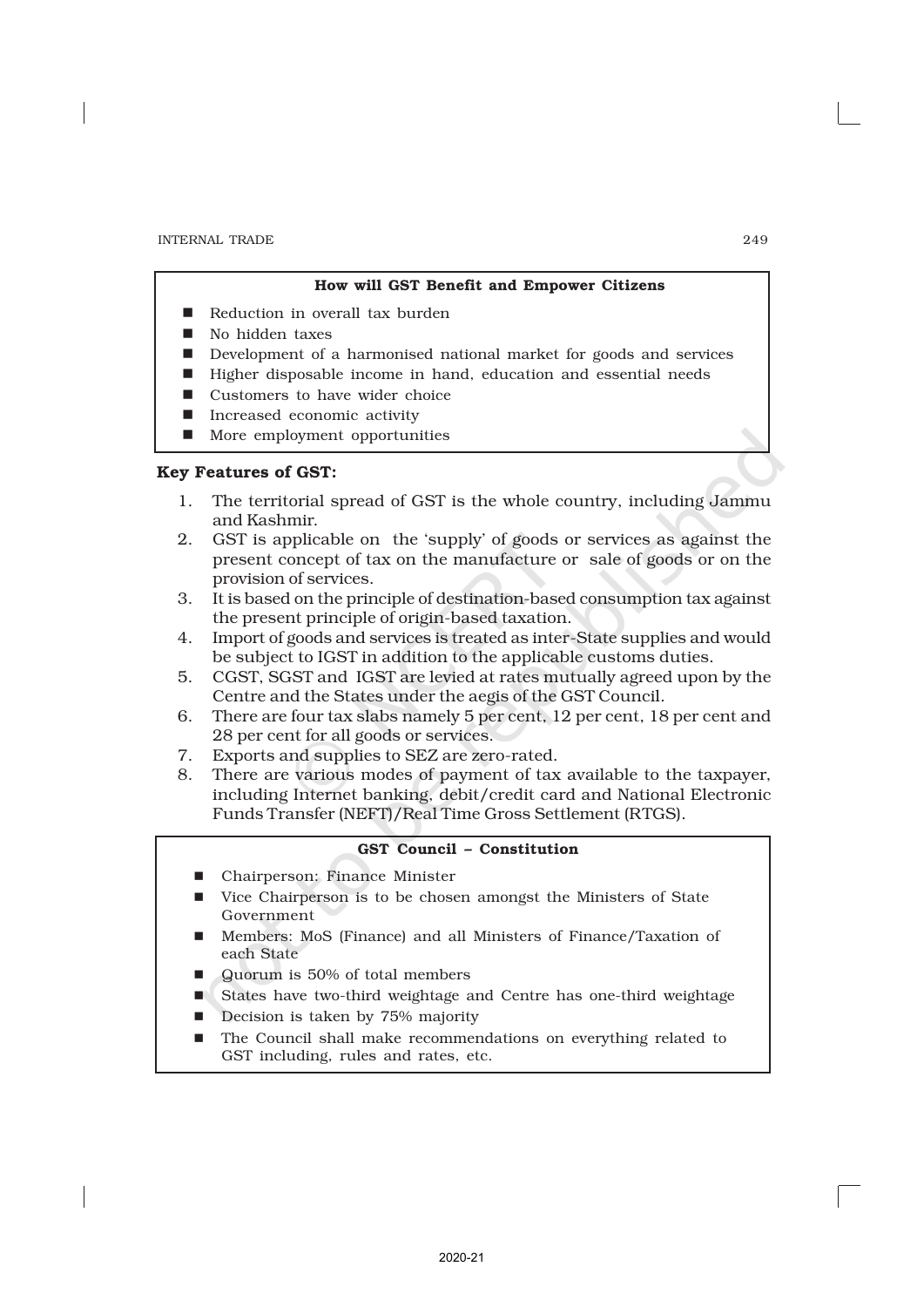250 BUSINESS STUDIES



# 10.6 ROLE OF COMMERCE AND INDUSTRY ASSOCIATIONS IS IN PROMOTION OF INTERNAL **TRADE**

Associations of business and industrial houses are formed to promote and protect their common interest and goals. Many such associations have been formed and are present in the country such as Associated Chamber of Commerce and Industry (ASSOCHAM), Confederation of Indian Industry (CII) and Federation of Indian Chambers of Commerce and Industry (FICCI). These associations or chambers act as the national guardians of trade, commerce and industry.

These associations have been playing a catalytic role in strengthening internal trade to make it an important part of overall economic activity.The Chambers of Commerce and Industry interact with the government at different levels to reorient or put in place policies which reduce hindrances, increase interstate movement of goods, introduce transparency and remove multiple layers of inspection and bureaucratic hurdles. Besides, the chambers also aim at erecting sound infrastructure and simplifying and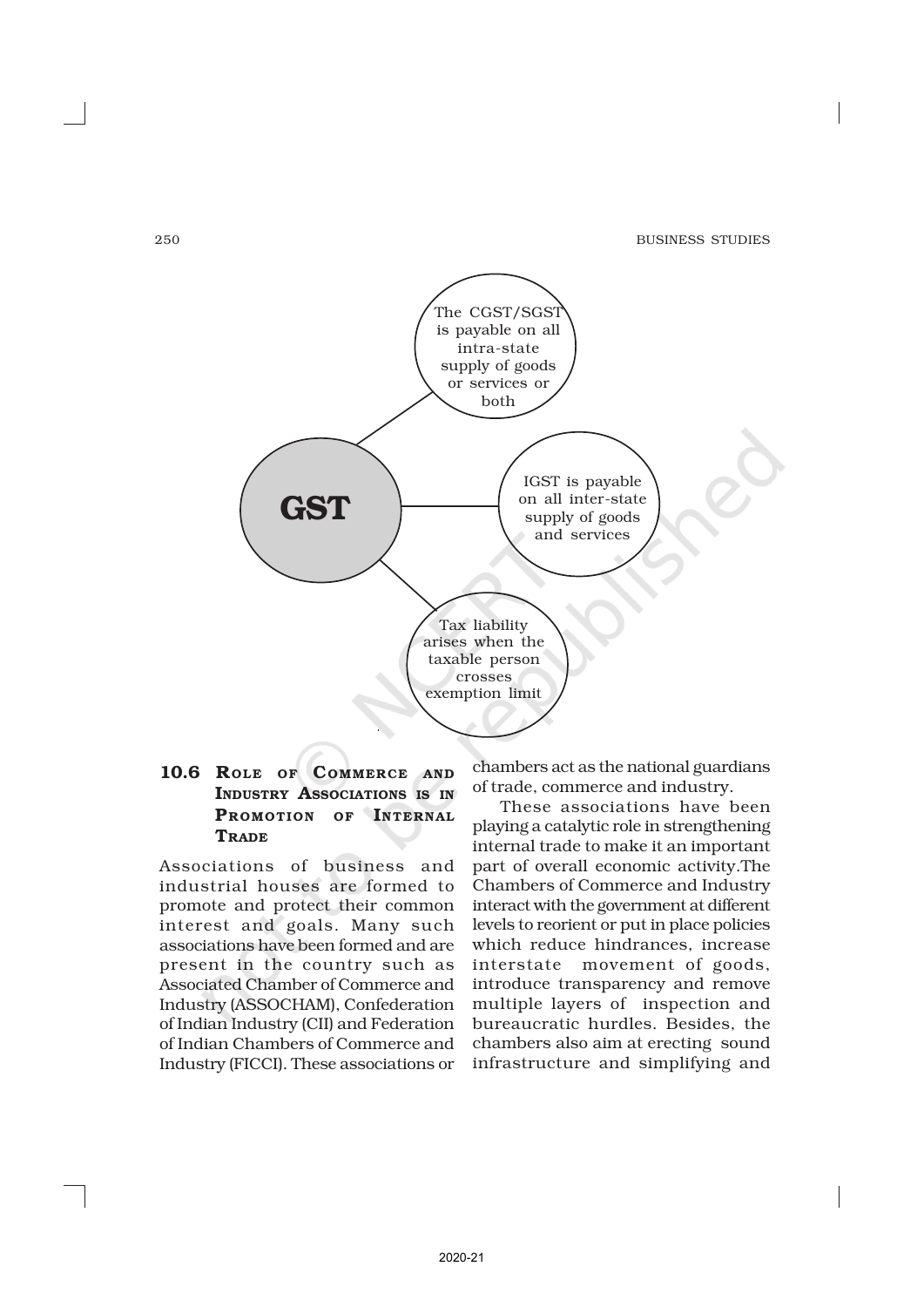harmonising the tax structures. The interventions are mainly in the following areas:

(i) Interstate movement of goods: The Chambers of Commerce and Industry help in many activities concerning inter state movement of goods which include registration of vehicles, surface transport policies, construction of highways and roads. For example, the construction of golden quadrilateral corridor announced by the Prime Minister of India in one of the Annual General Meetings of the Federation of Indian Chambers of Commerce and Industry (FICCI) will facilitate internal trade.

(ii) Octroi and other local levies: Octroi and local taxes are the important sources of revenue of the local government. These are collected on the goods and from people entering the state or the municipal limits. The Chambers of Commerce try to ensure that their imposition is not at the cost of smooth transportation and local trade.

(iii) Harmonisation of sales tax structure and Value Added Tax: The Chambers of Commerce and Industry play an important role in interacting with the government to harmonise the sales tax structure in different states. The sales tax is an important part of the state revenue. A rational structure of the sales tax and its uniform rates across states, are important for promoting a balance in trade. As per the new policy of the government, the Value Added Tax is being levied in place of the sales tax to remove the cascading effect of the sales tax.

(iv) Marketing of agro products and related issues: The associations of agriculturists and other federations play an important role in the marketing of agro products. Streamlining of local subsidies and marketing policies of organisations selling agro products are some of the areas where the Chambers of Commerce and Industry can really intervene and interact with concerned agencies like farming cooperatives.

(v) Weights and Measures and prevention of duplication brands: Laws relating to weights and measures and protection of brands are necessary to protect the interest of the consumers as well as the traders. These need to be enforced strictly. The Chambers of Commerce and Industry interact with the government to formulate such laws and take action against those who violate rules and regulations.

(vi) Excise duty: Central excise is the chief source of the government revenue levied across states by the central government. The excise policy plays an important role in pricing mechanism. The trade associations need to interact with the government to ensure streamlining of excise duties.

(vii) Promoting sound infrastructure: A sound infrastructure like road, port, electricity, railways etc., play a catalytic role in promoting trade. The Chambers of Commerce and Industry hold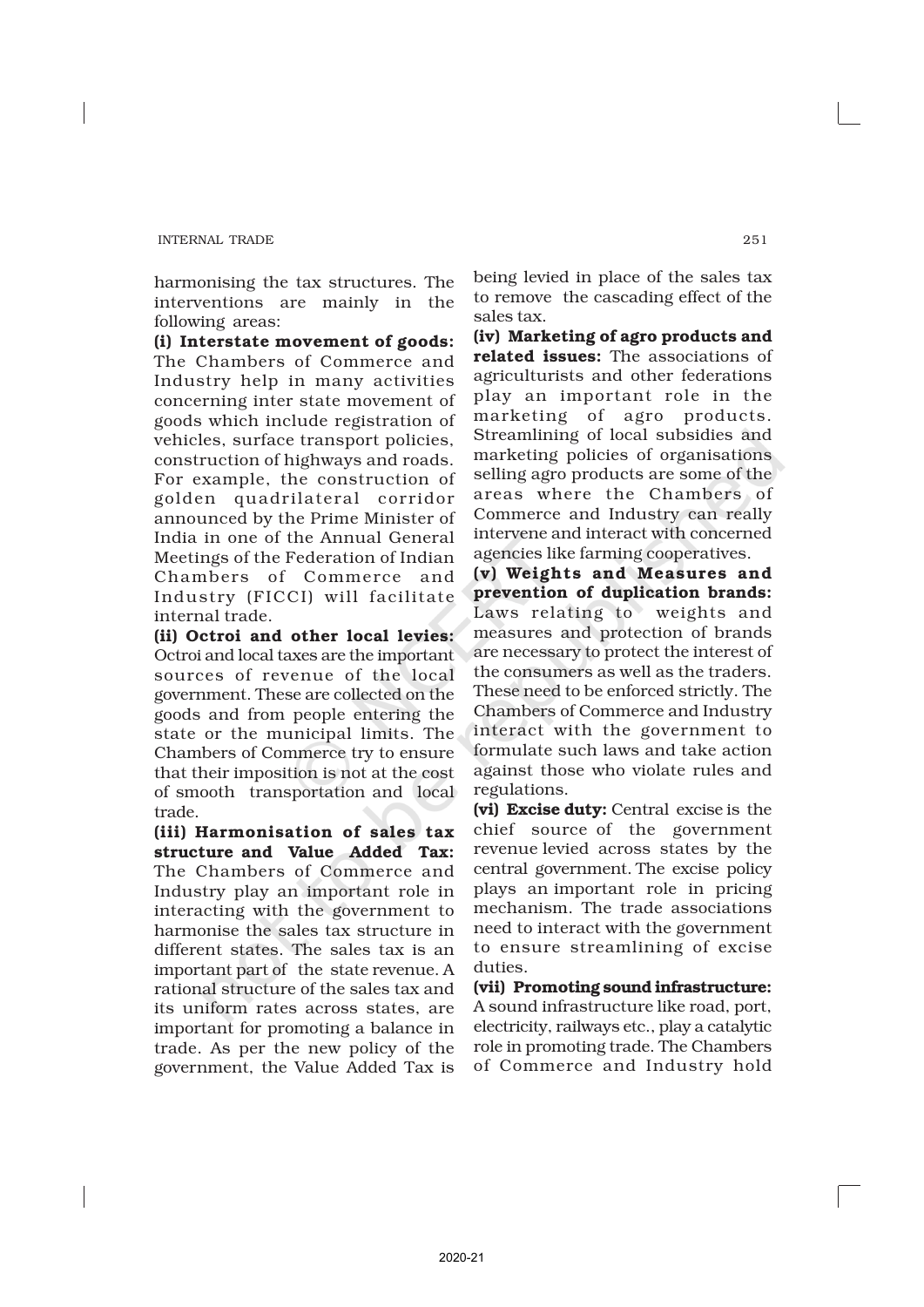#### 252 BUSINESS STUDIES

discussions with government agencies for investments into these projects. (viii) Labour legislation: A simple and flexible labour legislation is helpful in running industries, maximising production and generating employment. The Chambers of Commerce and Industry and the government are constantly interacting on issues like labour laws, retrenchment etc. with the government.

#### Key Terms

| Internal trade      | Wholesalers        | Market traders       |  |
|---------------------|--------------------|----------------------|--|
| Wholesale trade     | Retailers          | Cheap jacks          |  |
| Retail trade        | Internal retailers | Speciality stores    |  |
| Departmental stores | Chain stores       | Vending machines     |  |
|                     | Super markets      | Chambers of Commerce |  |
|                     |                    |                      |  |

#### **SUMMARY**

Trade refers to buying and selling of goods and services with the objective of earning profit on the basis of geographical location of buyers and sellers. It can be classified into two categories (i) internal trade; and (ii) external trade.

Internal trade: Buying and selling of goods and services within the boundaries of a nation are referred to as internal trade. No custom duties or import duties are levied on such trade as goods are part of domestic production and are meant for domestic consumption. Internal trade can be categorised into two broad categories (i) wholesale trade; and (ii) retailing trade.

Wholesale trade: Purchase and sale of goods and services in large quantities for the purposes of resale or intermediate use is referred to as wholesale trade. Wholesalers perform a number of functions in the process of distribution of goods and services and provide valuable services to manufacturers and retailers.

Services of wholesalers: Wholesalers are an important link between manufacturers and retailers. They add value by creating time and place utility.

Services of manufacturers: The services provided by wholesalers to manufacturers include (i) facilitating large scale production; (ii) bearing risk; (iii) providing financial assistance; (iv) expert advice; (v) help in marketing function; (vi) facilitating continuity; and (vii) storage.

**Services to retailers:** The services provided by wholesalers to retailers include (i) availability of goods (ii) marketing support (iii) grant of credit (iv) specialised knowledge (v) risk sharing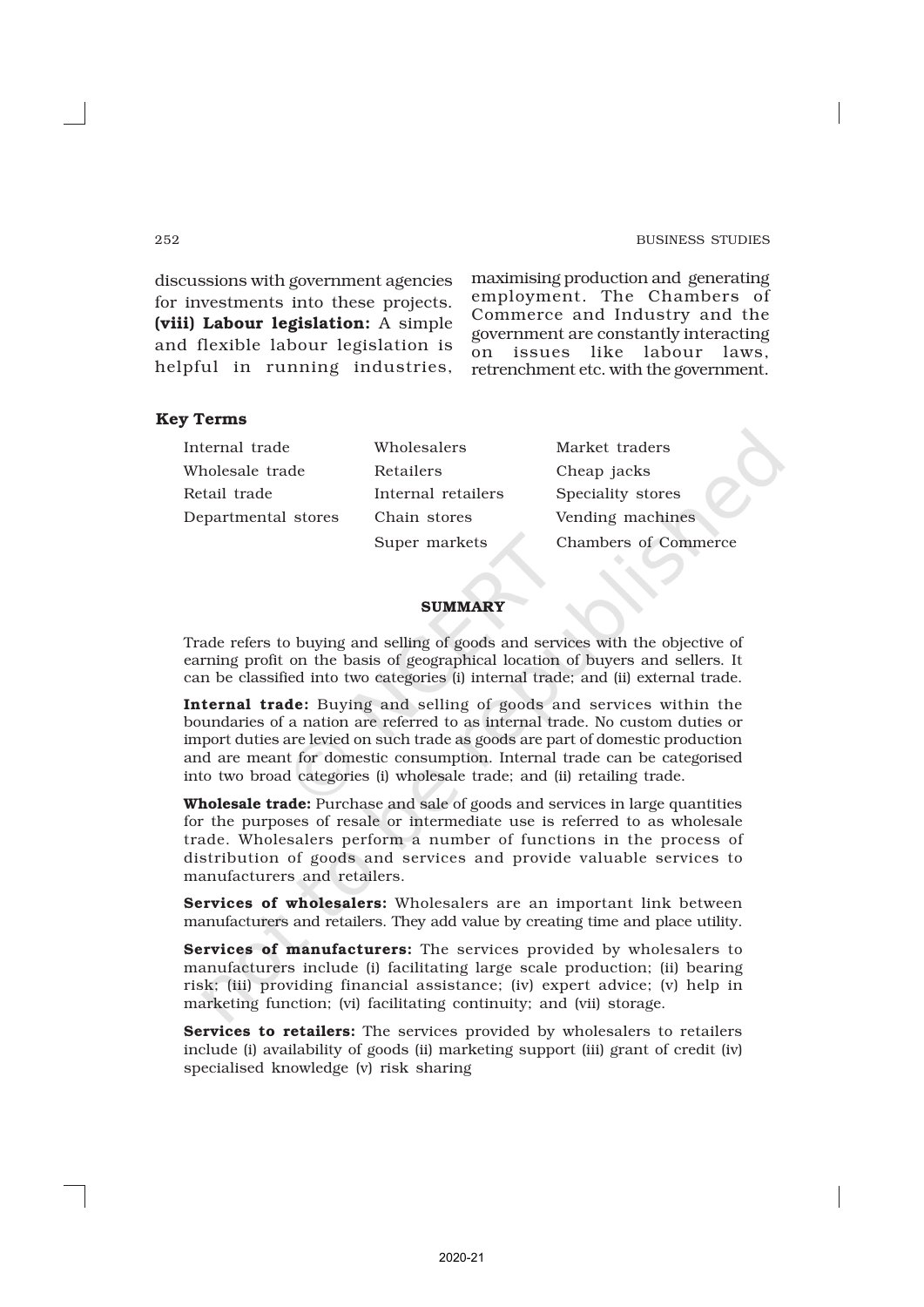Retail trade: A retailer is a business enterprise that is engaged in the sale of goods and services directly to the ultimate consumers.

Services of retailers: Retailers are an important link between the producers and final consumers. They provide useful service to consumers wholesalers and manufacturers in the distribution of products and services.

Services to manufacturers/wholesalers: Different services provided by retailers to wholesalers and manufacturers include (i) helping distribution of goods; (ii) personal selling; (iii) enabling large scale operations; (iv) collecting market information; and (v) help in promotion of goods and services.

Services to consumers: The different services provided by retailers to consumers include (i) regular availability of products (ii) new product information (iii) convenience of buying (iv) trade selection (v) after sales services and (vi) providing credit facilities.

Types of retail trade: Retail trade can be classified into different types according to their size, type of ownership, on the basis of merchandise handled and whether they have fixed place of business or not. Retailers can be categorised as (i) itinerant retailers; and (ii) fixed shop retailers.

Itinerant retailers: Itinerant retailers are traders who don't have a fixed place of business to operate from. They are small traders operating with limited resources who keep on moving with their wares from street to street or place to place in search of customers. The major types of such retailers are:

(i) Peddlers and hawkers: They are small producers or petty traders who carry the products on a bicycle or handcart or on their heads and move from place to place, to sell their goods at the doorstep of the customers.

(ii) Market traders: Market traders are small retailers who open their shops at different places on fixed days/dates, catering mainly to lower income group of customers and dealing in low priced consumer items of daily use.

(iii) Street trades: Street traders are the small retailers who are commonly found at places where huge floating population gathers.

(iv) Cheap jacks: Cheap jacks are those petty retailers who have independent shops of a temporary nature in a business location. They deal in consumer items and provide services to consumers in terms of making the products available where needed.

**Fixed shop retailers:** On the basis of size of operations, (fixed shop retailers can be classified as a) small shopkeepers and (b) large retailers.

#### Fixed shop small retailers

(i) General stores: General stores carry stock of a variety of products such as grocery items, soft drinks, toiletry products, confectionery, and stationery, needed to satisfy day-to-day needs of consumers, residing in nearby localities.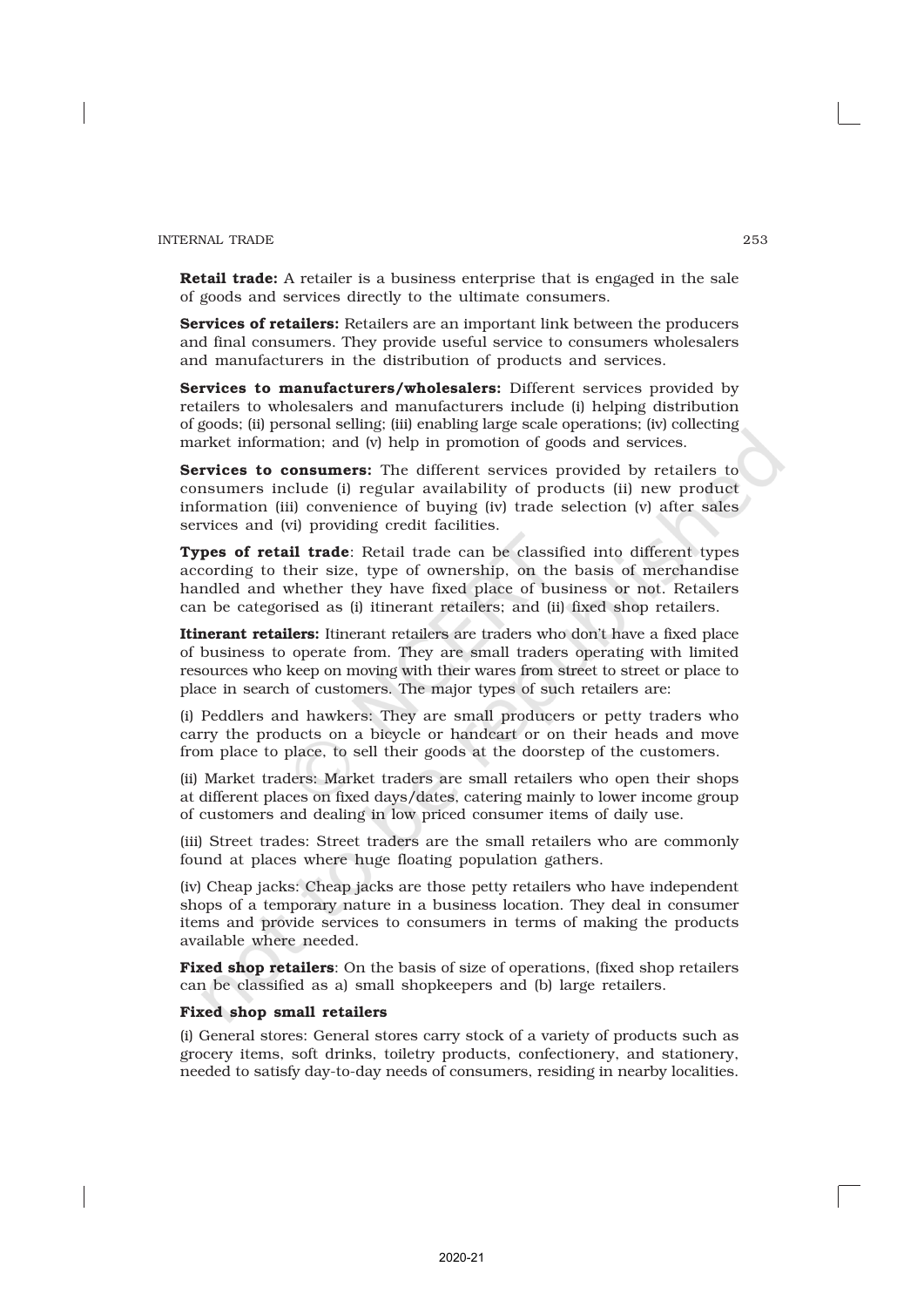(ii) Speciality shops: Speciality shops specialise in the sale of specific line of products such as children's garments, men's wear, ladies shoes, school uniform, college books or consumer electronic goods, etc.,

(iii) Street stall holders: These small vendors are commonly found at street crossing or other places where flow of traffic is heavy and deal mainly in goods of cheap variety like hosiery products, toys, cigarettes, soft drinks, etc.

(iv) Second hand goods shop: These shops deals in second hand or used goods of different kinds like furniture, books, clothes and other household articles which are sold at lower prices.

(v) Single line stores: Single line stores deal in a single product line such as ready made garments, watches, shoes etc., and keep variety of items of the same line and are situated at central location.

Fixed shop large stores: In fixed shop large stores, the volume and variety of goods stocked is large.

Departmental stores: A departmental store is a large establishment offering a wide variety of products, classified into well-designed departments, aimed at satisfying practically every customer's need under one roof.

Advantages: (a) attracts large number of customers (b) convenience in buying (c) attractive services (d) economy of large scale operation (e) promotion of sales.

Limitations: (a) lacks personal attention (b) high operating cost (c) high possibility of loss (d) inconvenient location.

Chain stores or multiple shops: These shops are networks of retail shops that are owned and operated by manufacturers or intermediaries dealing in standardised and branded consumer products having rapid sales turnover.

Advantages: (a) economies of scale (b) elimination of middlemen (c) no bad debts (d) transfer of goods (e) diffusion of risk (e) low cost (f) flexibility.

Limitations: (a) limited selection of goods (b) lack of initiative (c) lack of personal touch (d) difficult to change demand.

Difference between Departmental Stores and Multiple Shops: (a) location (b) range of products (c) services offered (d) pricing (e) class of customers (f) credit facilities (g) flexibility.

Mail order houses: Mail order houses are retail outlets that sell their merchandise through mail, without any direct personal contact with the buyers.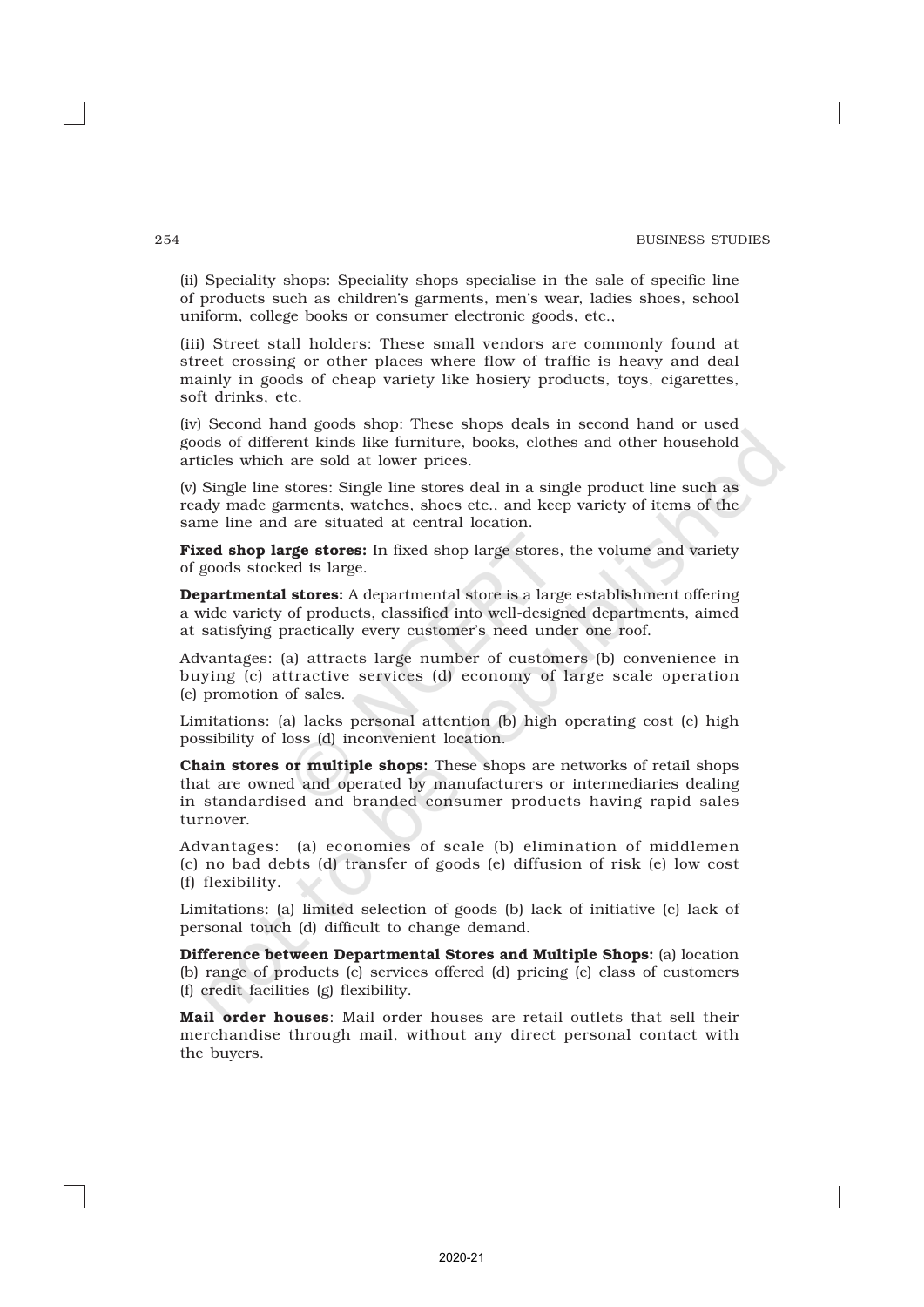Advantages: (a) limited capital requirements (b) elimination of middlemen, (c) absence of bad debts (d) wide reach (e) convenience.

Limitations: (a) lack of personal contact, (b) high promotion cost (c) no after sales services (d) no credit facilities (e) delayed delivery (f) possibility of abuse (g) high dependence on postal services.

Consumer cooperative stores: A consumer cooperative store is an organisation owned managed and controlled by consumers themselves formed with the objective of reducing the number of middlemen and thereby providing services to members.

Advantages: (i) ease in formation (ii) limited liability (iii) democratic management (iv) lower prices (v) cash sales (vi) convenient location.

Limitations: (i) lack of initiative (ii)shortage of funds (iii) lack of patronage (iv) lack of business training.

Super markets: A super market is a large retailing business unit selling wide variety of consumer goods on the basis of low margin appeal, wide variety and assortment and heavy emphasis on merchandising appeal.

Advantages: (i) one roof, low cost (ii) central location (iii) wide selection (iv) no bad debts (v) benefits of large scale.

Limitations: (a) no credit (b) no personal attention (c) mishandling of goods (d) high over head expenses (e) huge capital requirements.

Vending Machines: Vending machines are proving useful in selling pre-packed brands of low priced products which have high turnover and which are uniform in size and weight.

#### **EXERCISES**

#### Short Answer Questions

- 1. What is meant by internal trade?
- 2. Specify the characteristics of fixed shop retailers.
- 3. What purpose is served by wholesalers providing warehousing facilities?
- 4. How does market information provided by the wholesalers benefit the manufacturers?
- 5. How does the wholesaler help the manufacturer in availing the economies of scale?
- 6. Distinguish between single line stores and speciality stores. Can you identify such stores in your locality?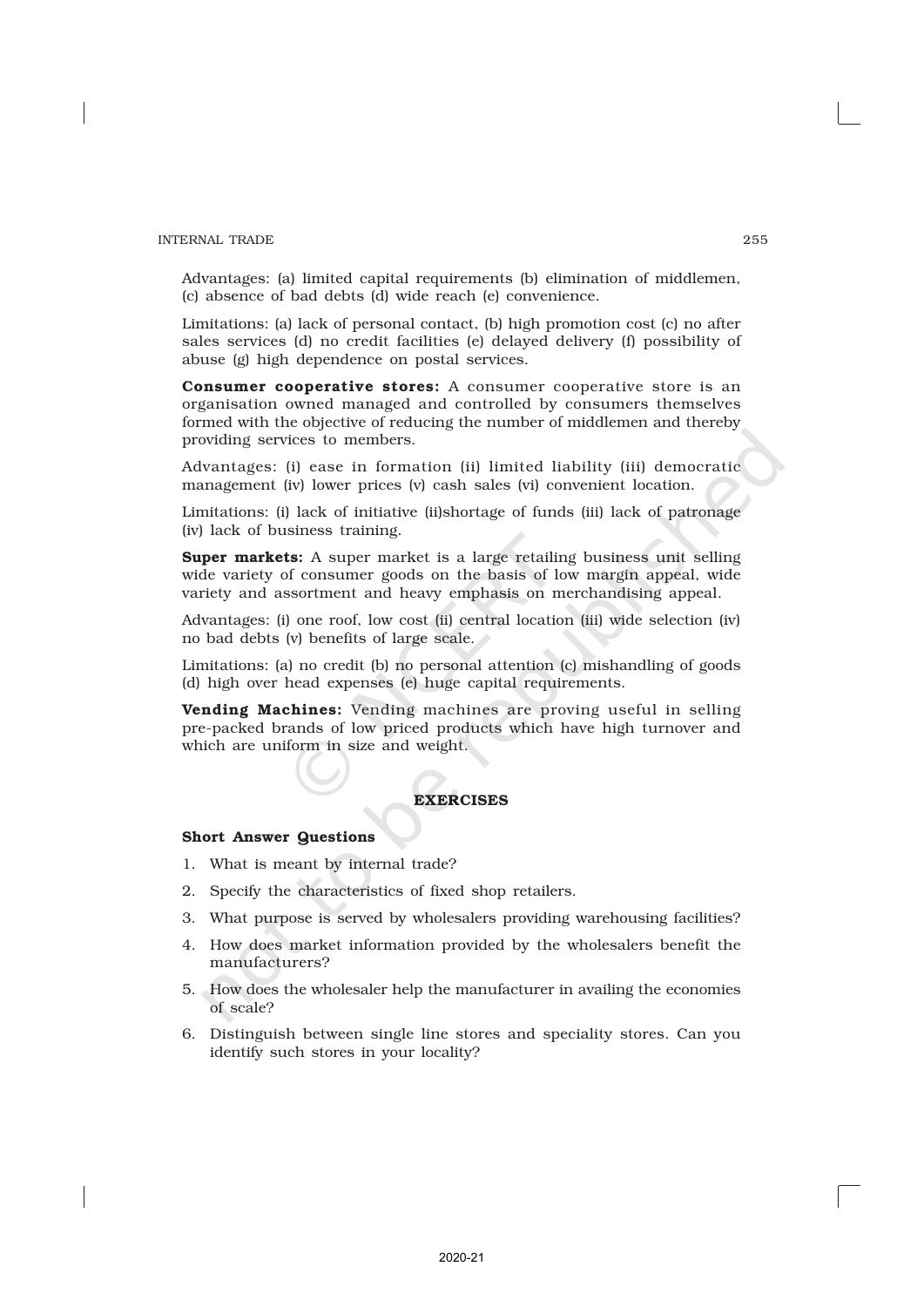- 7. How would you differentiate between street traders and street shops?
- 8. Explain the services offered by wholesalers to manufacturers.
- 9. What are the services offered by retailers to wholesalers and consumers?

#### Long Answer Questions

- 1. Itinerant traders have been an integral part of internal trade in India. Analyse the reasons for their survival in spite of competition from large scale retailers.
- 2. Discuss the features of a departmental store. How are they different from multiple shops or chain stores.
- 3. Why are consumer cooperative stores considered to be less expensive? What are its relative advantages over other large scale retailers?
- 4. Imagine life without your local market. What difficulties would a consumer face if there is no retail shop?
- 5. Explain the usefulness of mail orders houses. What type of products are generally handled by them? Specify.

#### Projects/Assignments

- 1. Identify various fixed shop retailers in your locality and classify them according to the different types you have studied.
- 2. Do you know any retailers selling second-hand goods in your area? Find out the category of the product that they deal in? Which products are suitable for resale? List some of your findings. What conclusions do you draw?
- 3. Do you observe any difference in the retail business of yesterday and the times to come. Prepare a brief write-up and discuss it in class.
- 4. From you own experience, compare the features of two retail stores selling the same product. For example, the same products being sold at a small scale retailer like a general store and in a big store like a departmental store. What similarities and differences can you identify in terms of price, service, variety, convenience, etc.
- 5. The GST has been rolled out by the Government of India on July, 01, 2017. Different goods and services are classified under GST rates viz., 0%, 5%, 12%, 18% and 28%. Collect the information on GST from newspapers, media news, Internet and business magazines and classify the given goods and services five GST rates :